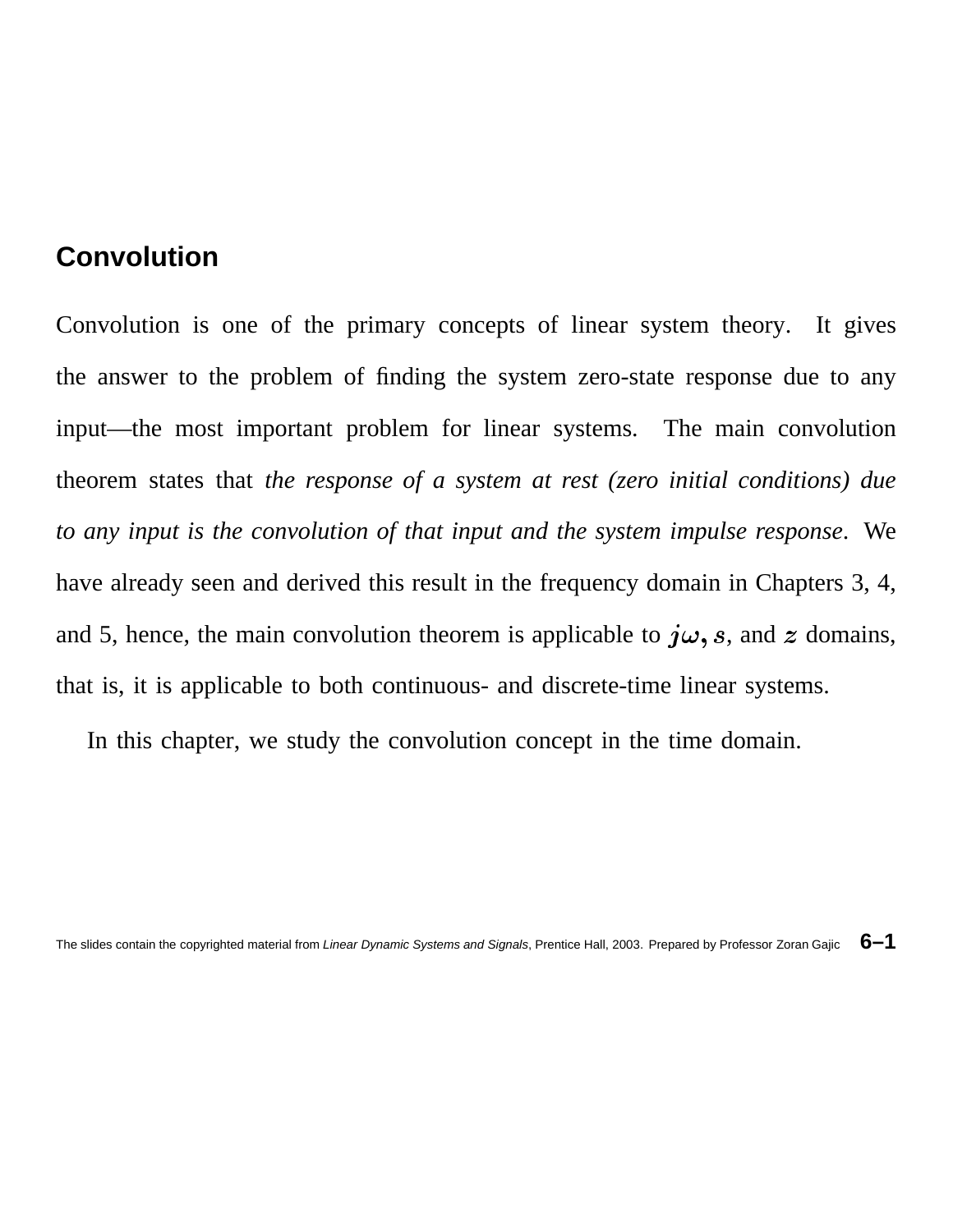# **6.1 Convolution of Continuous-Time Signals**

The continuous-time convolution of two signals  $f_1(t)$  and  $f_2(t)$  is defined by

$$
f(t)=f_1(t)\ast f_2(t)=\int\limits_{-\infty}^{\infty}f_1(\tau)f_2(t-\tau)d\tau,\quad -\infty
$$

In this integral  $\tau$  is a dummy variable of integration, and t is a parameter.

Before we state the convolution properties, we first introduce the notion of the *signal duration*. The duration of a signal  $f_i(t)$  is defined by the time instants  $t_i$ and  $T_i$  for which for every t outside the interval  $[t_i, T_i]$  the signal is equal to zero, that is,  $f_i(t) = 0$ ,  $t \notin [t_i, T_i]$ . Signals that have finite duration are often called *time-limited signals*. For example, rectangular and triangular pulses are time-limited signals, but  $u(t)$ , sin  $(t)$ , cos  $(t)$  have infinite time durations.

The properties of the convolution integral are: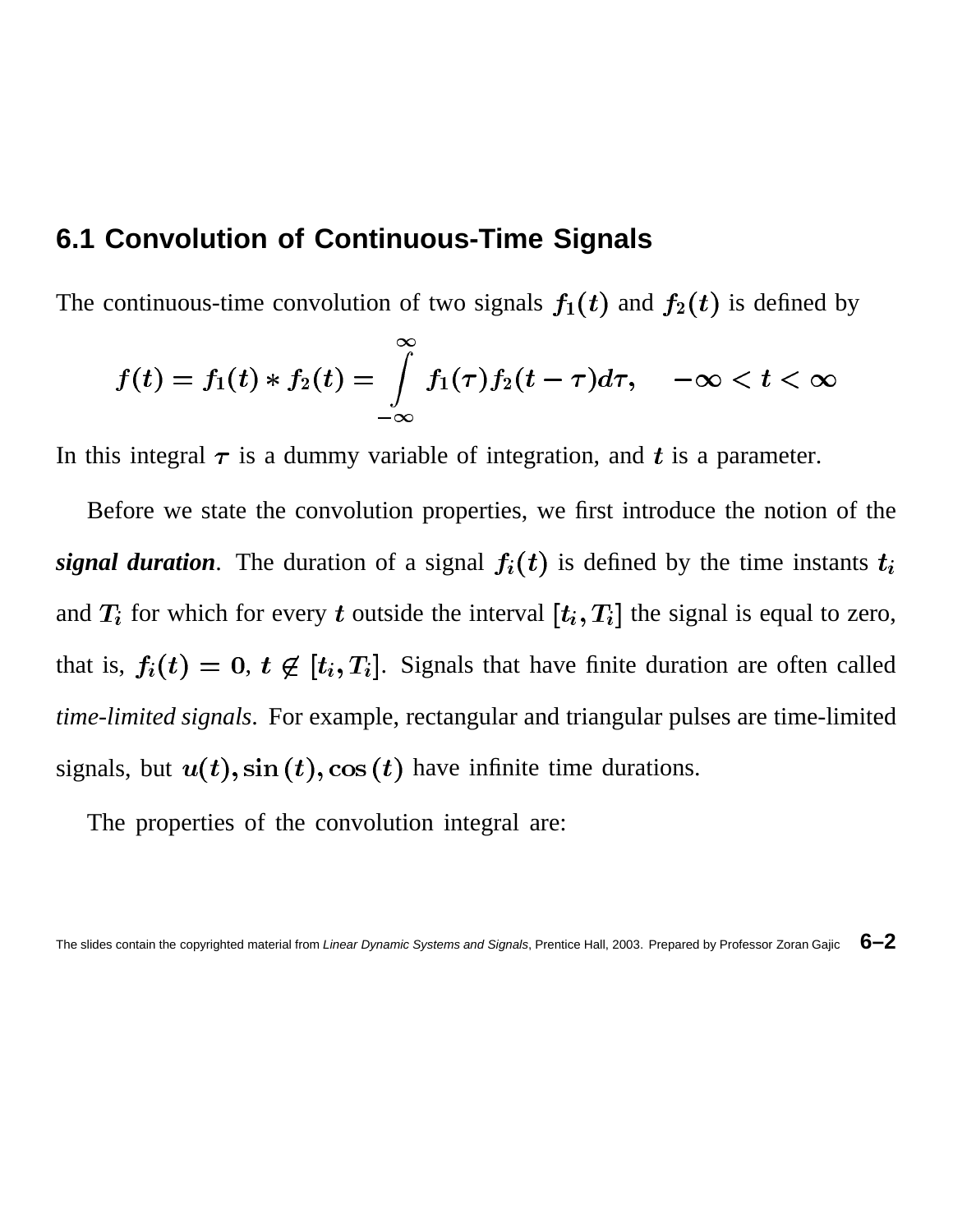#### 1) *Commutativity*

$$
f_1(t)\ast f_2(t) = f_2(t)\ast f_1(t)
$$

2) *Distributivity*

$$
f_1(t)*\{f_2(t)+f_3(t)\}=f_1(t)*f_2(t)+f_1(t)*f_3(t)
$$

3) *Associativity*

$$
f_1(t)*\{f_2(t)*f_3(t)\}=\{f_1(t)*f_2(t)\} * f_3(t)
$$

#### 4) *Duration*

Let the signals  $f_1(t)$  and  $f_2(t)$  have the durations, respectively, defined by the time intervals  $[t_1, T_1]$  and  $[t_2, T_2]$  then

$$
f(t)=f_1(t)*f_2(t)=\left\{\begin{array}{ll}0, \ \ t\leq t_1+t_2\\ \int\limits_{t_1+t_2}^{T_1+T_2}f_1(\tau)f_2(t-\tau)d\tau, \ t_1+t_2\leq t\leq T_1+T_2\\ 0, \ t\geq T_1+T_2\end{array}\right.
$$

The slides contain the copyrighted material from Linear Dynamic Systems and Signals, Prentice Hall, 2003. Prepared by Professor Zoran Gajic **6–3**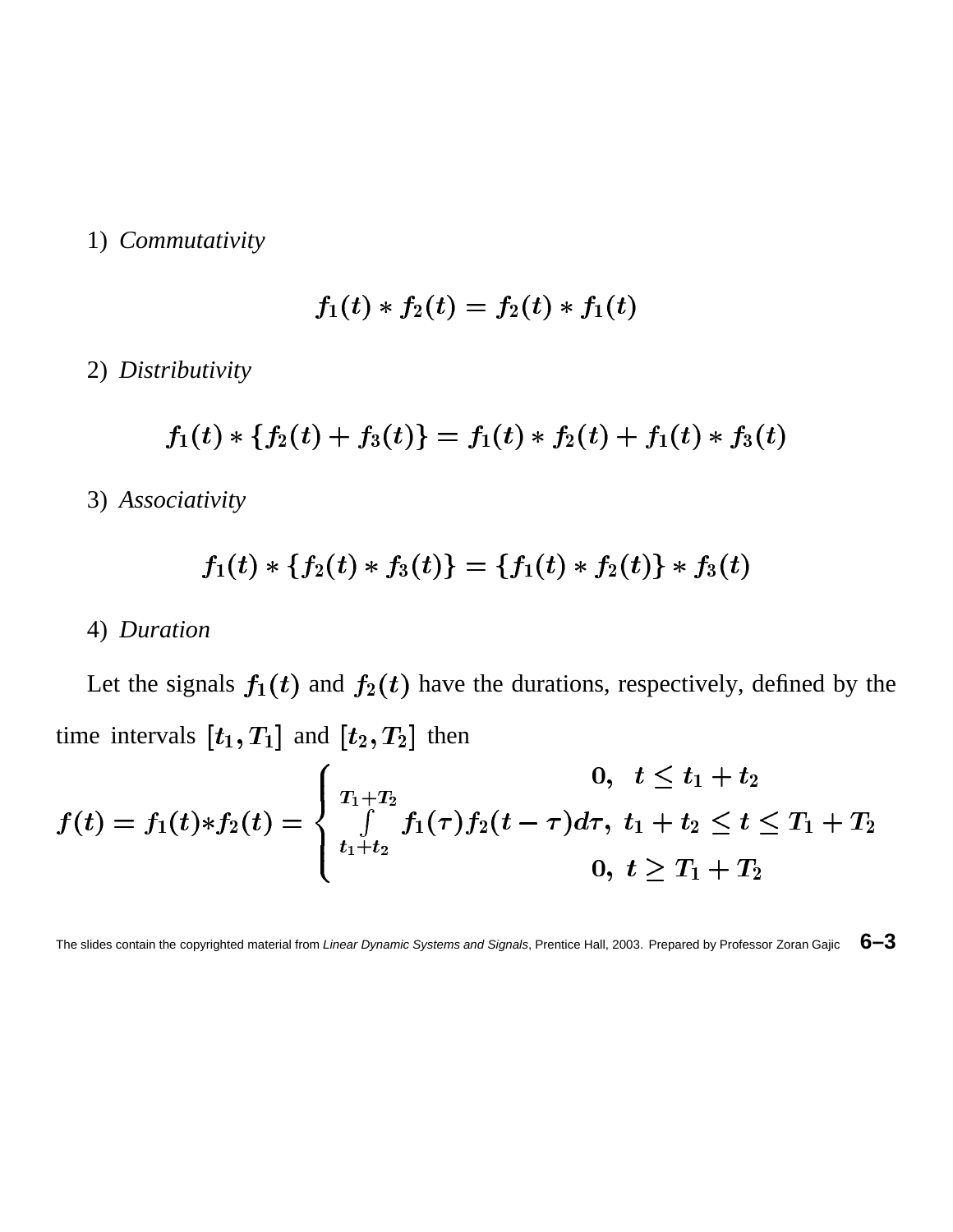### 5) *Time Shifting*

Let  $f(t) = f_1(t) * f_2(t)$ . Then, convolutions of shifted signals are given by

$$
f_1(t - \sigma_1) * f_2(t) = f(t - \sigma_1)
$$
  

$$
f_1(t) * f_2(t - \sigma_2) = f(t - \sigma_2)
$$
  

$$
f_1(t - \sigma_1) * f_2(t - \sigma_2) = f(t - \sigma_1 - \sigma_2)
$$

#### 6) *Continuity*

This property simply states that the convolution is a continuous function of the parameter  $t$ . The continuity property is useful for plotting convolution graphs and checking obtained convolution results.

Now we give some of the proofs of the stated convolution properties, which are of interest for this class.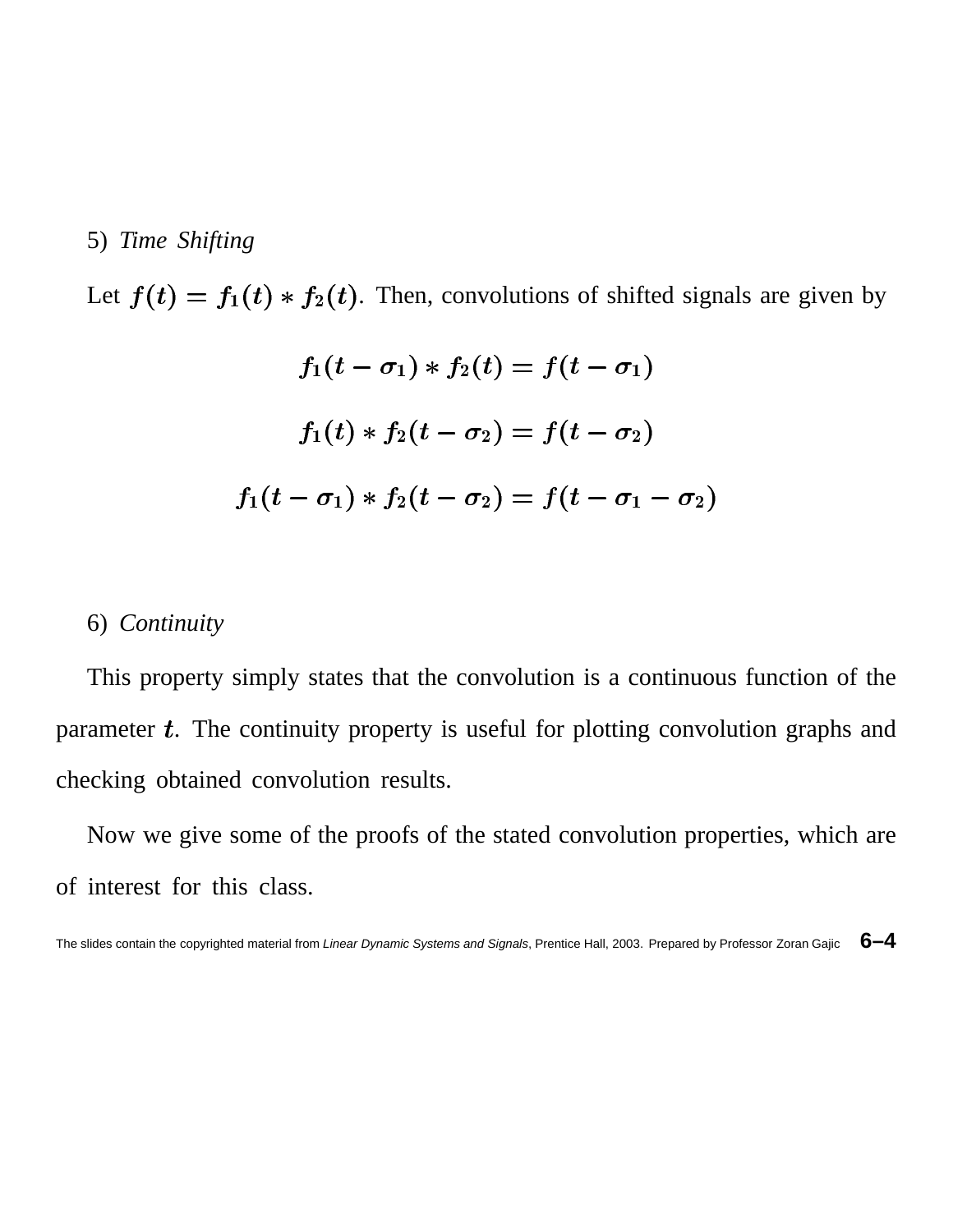Property 1) can be proved by introducing the change of variables in the convolution integral as  $\sigma = t - \tau$ . This leads to

$$
f_1(t) * f_2(t) = \int_{-\infty}^{-\infty} f_1(t - \sigma) f_2(\sigma) (-d\sigma)
$$
  
= 
$$
\int_{-\infty}^{\infty} f_2(\sigma) f_1(t - \sigma) d\sigma = f_2(t) * f_1(t)
$$

Which of the two forms of the convolution integral should we choose? Definitely, the one that requires less computations. For example, while convolving  $e^{-t}u(t)$ and  $\sin(t)$  we may use either of the integrals

$$
\int_{-\infty}^{\infty} e^{-(t-\tau)} u(t-\tau) \sin(\tau) d\tau = \int_{-\infty}^{\infty} e^{-\tau} u(\tau) \sin(t-\tau) d\tau
$$

but the first integral requires less computational effort than the second one. Thus, the better choice is to use the first integral.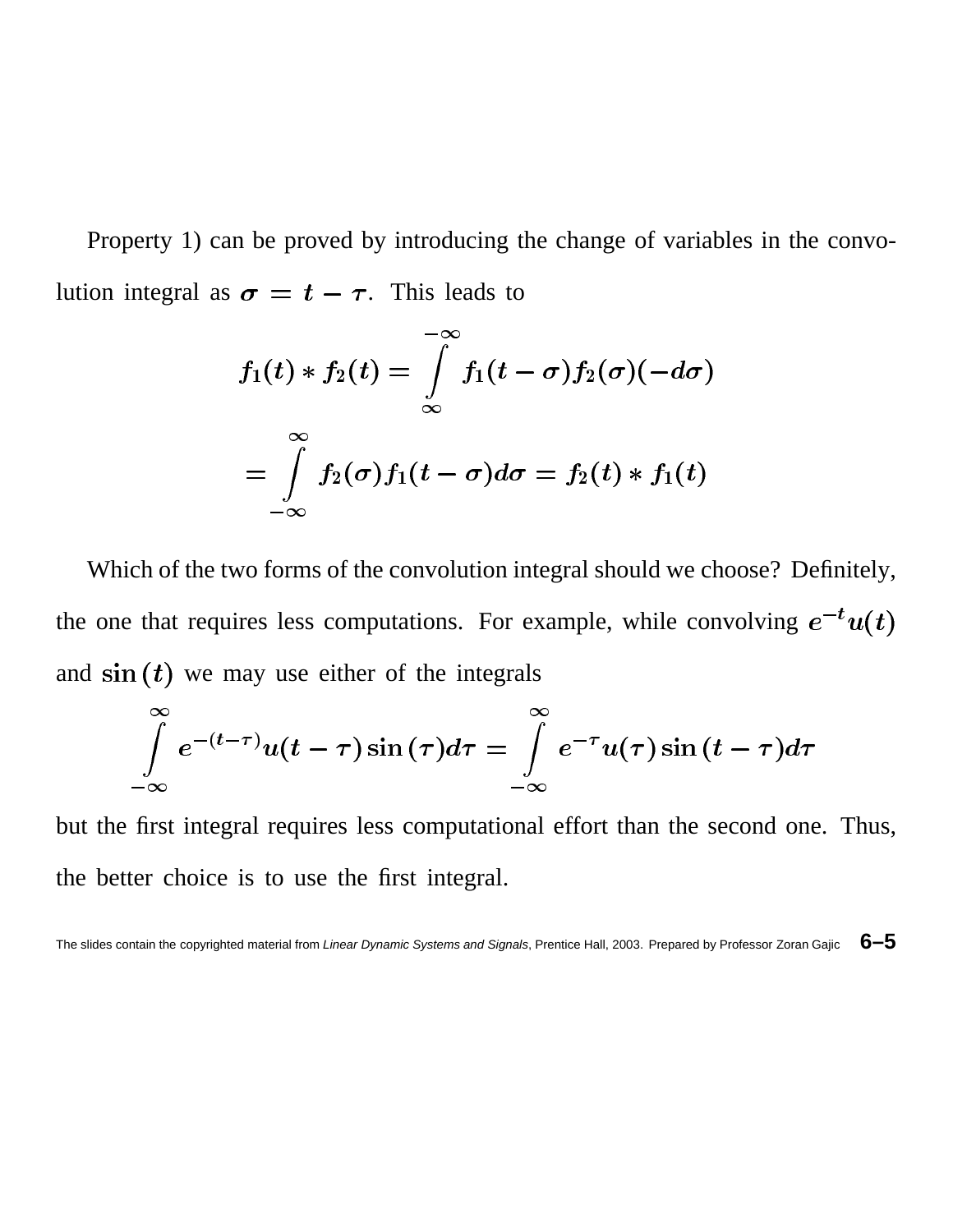The proof of Property 2) follows from the well known integral addition property

$$
f_1(t)*\{f_2(t)+f_3(t)\} = \int\limits_{-\infty}^{\infty} f_1(\tau)[f_2(t-\tau)+f_3(t-\tau)]d\tau
$$
  
\n
$$
= \int\limits_{-\infty}^{\infty} f_1(\tau)f_2(t-\tau)d\tau + \int\limits_{-\infty}^{\infty} f_1(\tau)f_3(t-\tau)d\tau
$$
  
\n
$$
= f_1(t)*f_2(t) + f_1(t)*f_3(t)
$$

Property 4) can be verified by examining the integration limits for the case when both signals are time-limited. It can be observed that the signals  $f_1(\tau)$ and  $f_2(t-\tau)$  overlap only in the interval  $t \in [t_1+t_2, T_1+T_2]$ , hence the convolution is equal to zero outside of this time interval.

The proof of Property 5) follows directly from the definition of the convolution integral. This property is used to simplify the graphical convolution procedure.

The proofs of Properties 3) and 6) are omitted.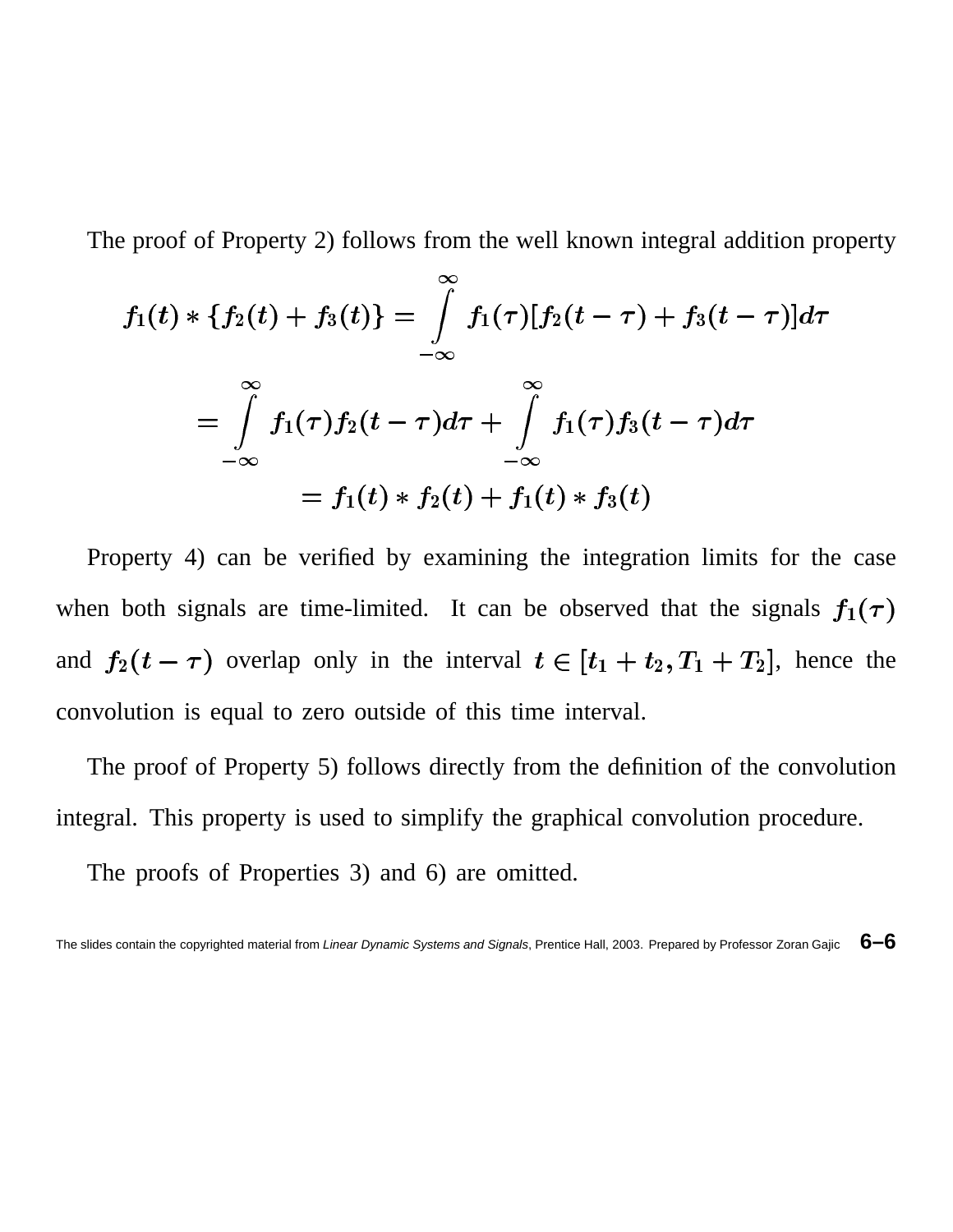**Example 6.1:** Consider the convolution of the delta impulse (singular) signal and any other regular signal  $f(t)$ 

$$
f(t) * \delta(t) = \int_{-\infty}^{\infty} f(\tau) \delta(t - \tau) d\tau, \quad -\infty < t < \infty
$$

Based on the sifting property of the delta impulse signal we conclude that

$$
f(t)*\delta(t) = f(t)
$$

**Example 6.2:** We have already seen in the context of the integral property of the Fourier transform that the convolution of the unit step signal with a regular function (signal) produces function's integral in the specified limits, that is

$$
f(t) * u(t) = \int\limits_{-\infty}^{\infty} f(\tau)u(t-\tau)d\tau = \int\limits_{-\infty}^{t} f(\tau)d\tau, \quad -\infty \leq t \leq \infty
$$

Note that  $u(t-\tau) = 0$  for  $\tau > t$ .

The slides contain the copyrighted material from Linear Dynamic Systems and Signals, Prentice Hall, 2003. Prepared by Professor Zoran Gajic **6–7**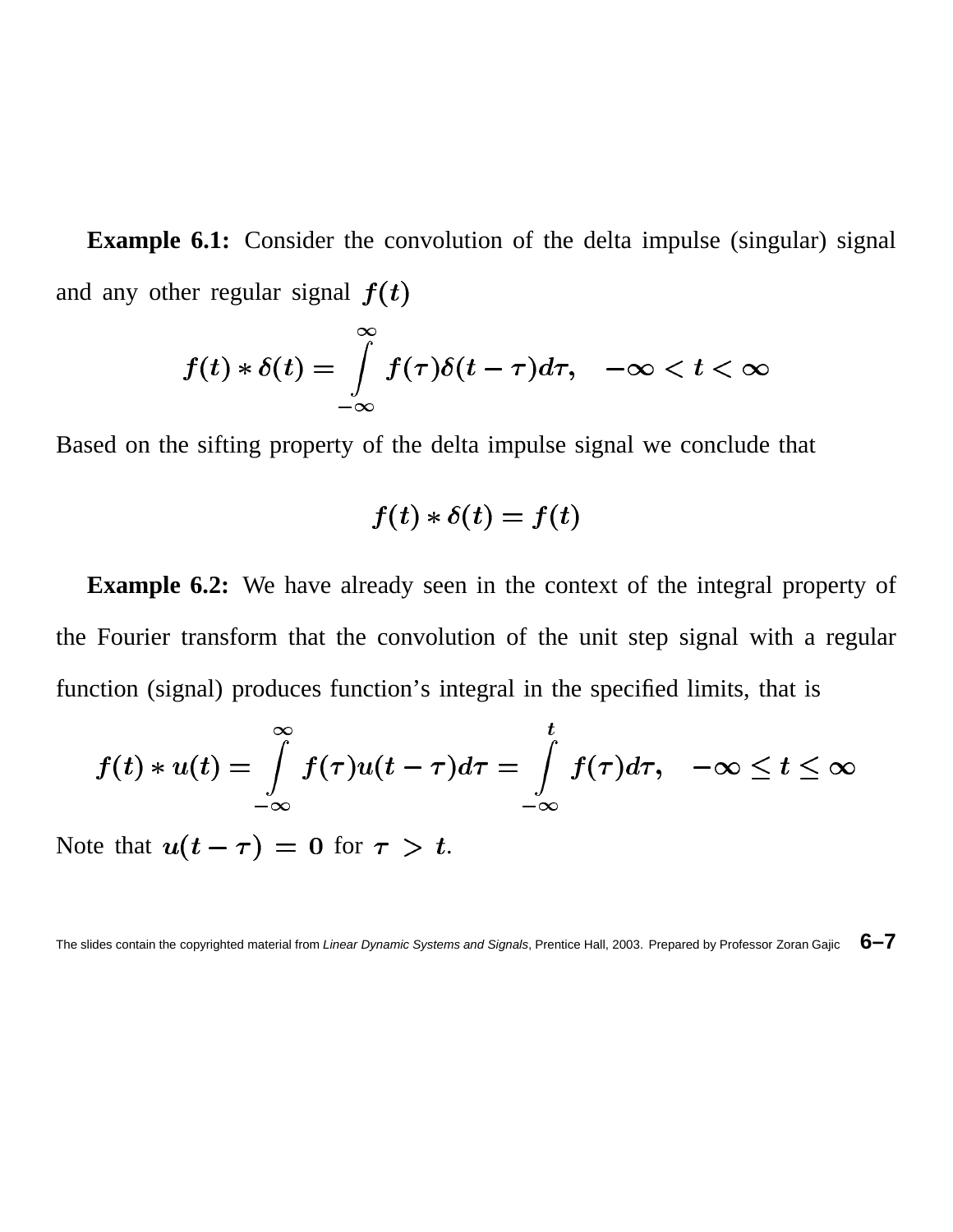**Example 6.3:** Consider the convolution of  $e^{-t}u(t)$  and  $\sin(t)$ 

$$
e^{-t}u(t) * \sin(t) = \int_{-\infty}^{\infty} e^{-(t-\tau)}u(t-\tau)\sin(\tau)d\tau
$$

$$
= \int_{-\infty}^{\infty} e^{-\tau}u(\tau)\sin(t-\tau)d\tau
$$

We will evaluate both integrals to show the difference in the computations required. The first convolution integral produces

$$
e^{-t}u(t) * \sin(t) = e^{-t} \int_{-\infty}^{t} e^{\tau} \sin(\tau)d\tau
$$

$$
= e^{-t} \left[ \frac{e^{t}}{2} (\sin(t) - \cos(t)) - 0 \right] = \frac{1}{2} (\sin(t) - \cos(t))
$$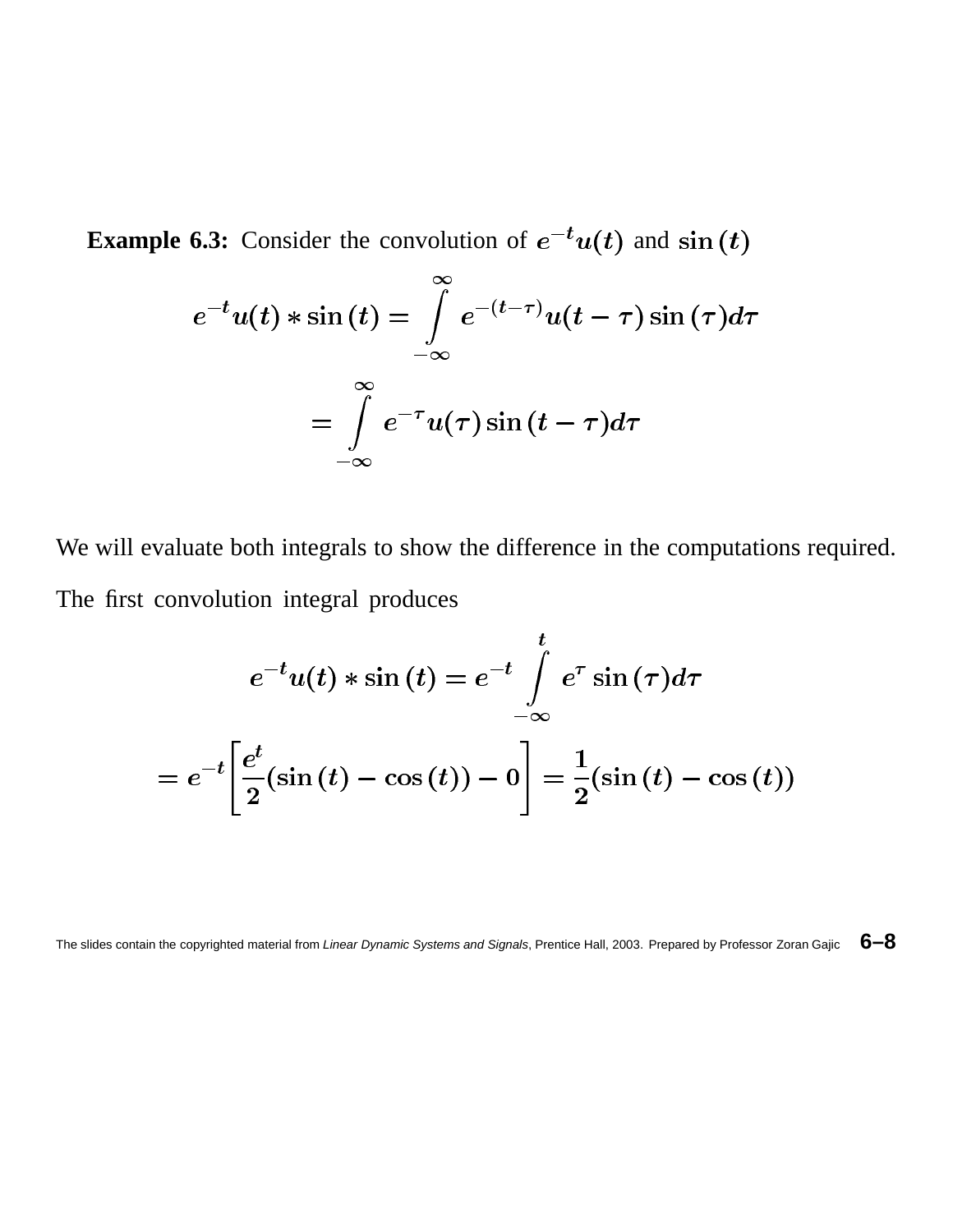The evaluation of the second integral requires first an expansion of  $\sin(t-\tau)$ term, that is

$$
\int_{0}^{\infty} e^{-\tau} \sin(t-\tau) d\tau = \int_{0}^{\infty} e^{-\tau} [\sin(t) \cos(\tau) - \cos(t) \sin(\tau)] d\tau
$$

which gives

$$
\sin(t)\int_{0}^{\infty}e^{-\tau}\cos(\tau)d\tau - \cos(t)\int_{0}^{\infty}e^{-\tau}\sin(\tau)d\tau
$$

$$
= \sin(t)\left[0 - \frac{1}{2}(-1\cos(0) + \sin(0))\right]
$$

$$
-\cos(t)\left[0 - \frac{1}{2}(-\sin(0) - \cos(0))\right]
$$

$$
= \frac{1}{2}\sin(t) - \frac{1}{2}\cos(t) = e^{-t}u(t)\sin(t)
$$

Thus, both convolution integrals produce the same result, but the first one is obviously less computationally involved.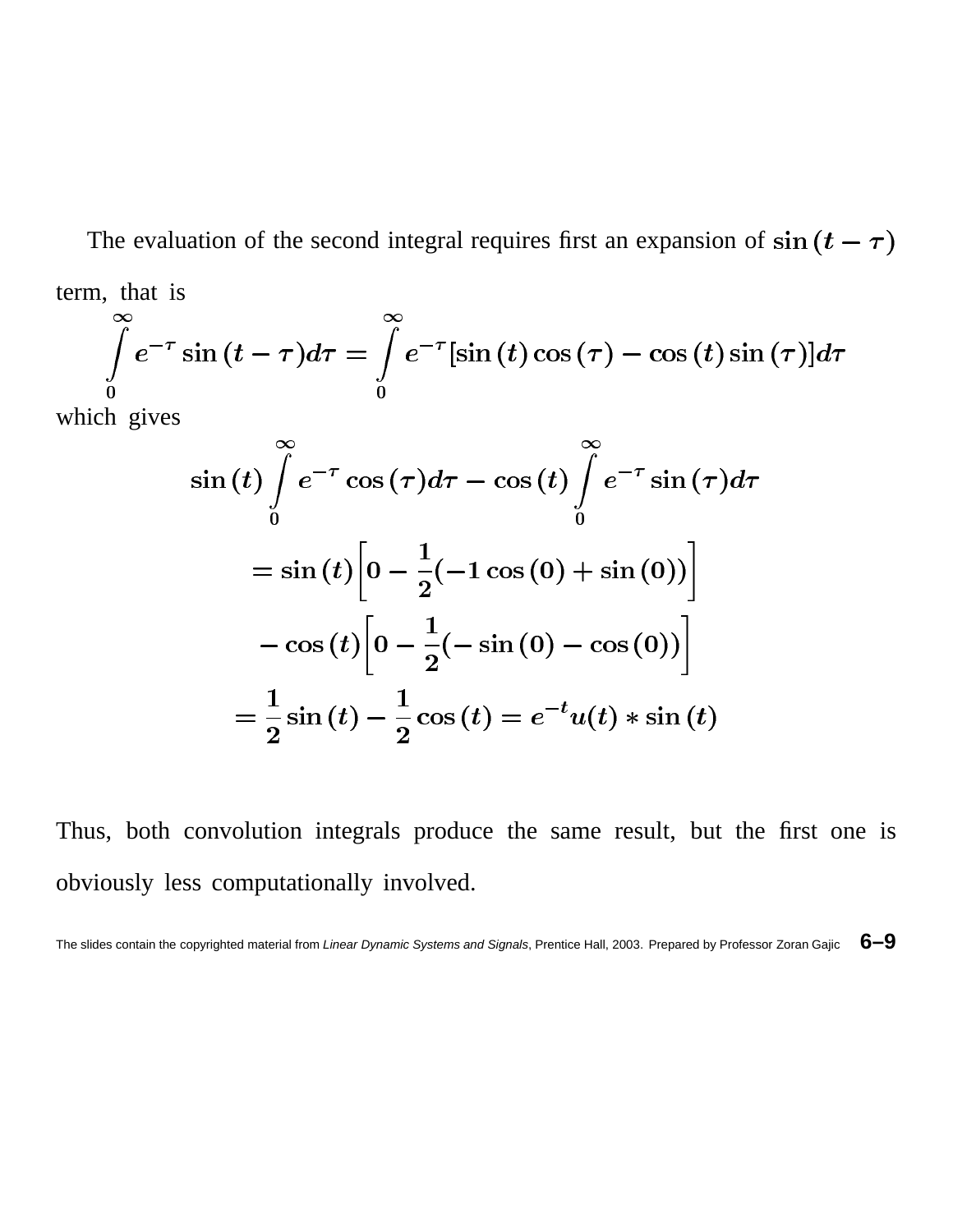# **6.1.1 Graphical Convolution**

The graphical presentation of the convolution integral helps in the understanding of every step in the convolution procedure. According to the definition integral, the convolution procedure involves the following steps:

**Step 1:** Apply the convolution duration property to identify intervals in which the convolution is equal to zero.

*Step* 2: Flip about the vertical axis one of the signals (the one that has a simpler form (shape) since the commutativity holds), that is, represent one of the signals in the time scale  $-\tau$ .

*Step* 3: Vary the parameter t from  $-\infty$  to  $\infty$ , that is, slide the flipped signal from the left to the right, look for the intervals where it overlaps with the other signal, and evaluate the integral of the product of two signals in the corresponding intervals.

The slides contain the copyrighted material from Linear Dynamic Systems and Signals, Prentice Hall, 2003. Prepared by Professor Zoran Gajic **6–10**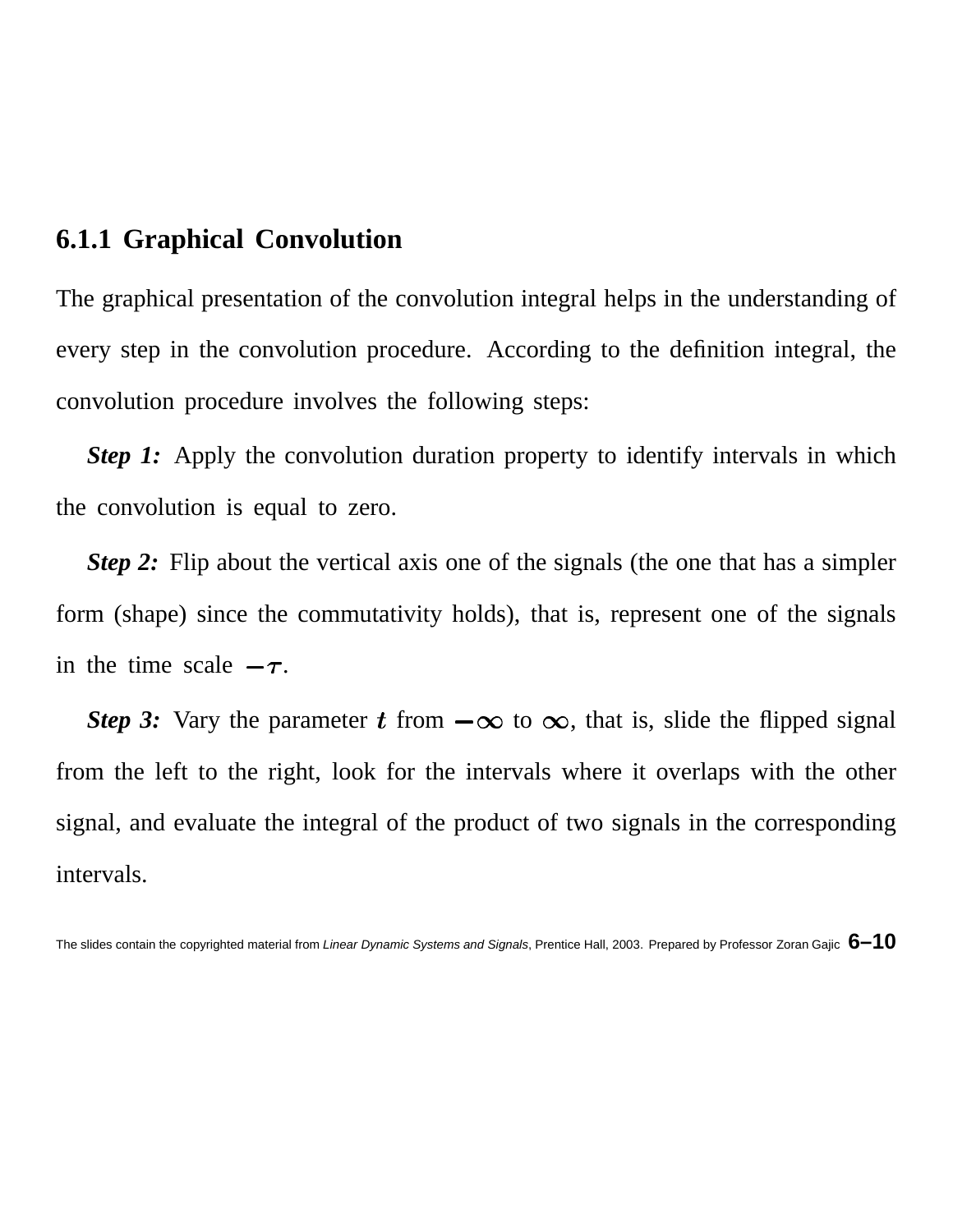In the above steps one can also incorporate (if applicable) the convolution time shifting property such that all signals start at the origin. In such a case, after the final convolution result is obtained the convolution time shifting formula should be applied appropriately. In addition, the convolution continuity property may be used to check the obtained convolution result, which requires that at the boundaries of adjacent intervals the convolution remains a continuous function of the parameter  $t$ .

We present several graphical convolution problems starting with the simplest one. **Example 6.4:** Consider two rectangular pulses given in Figure 6.1.

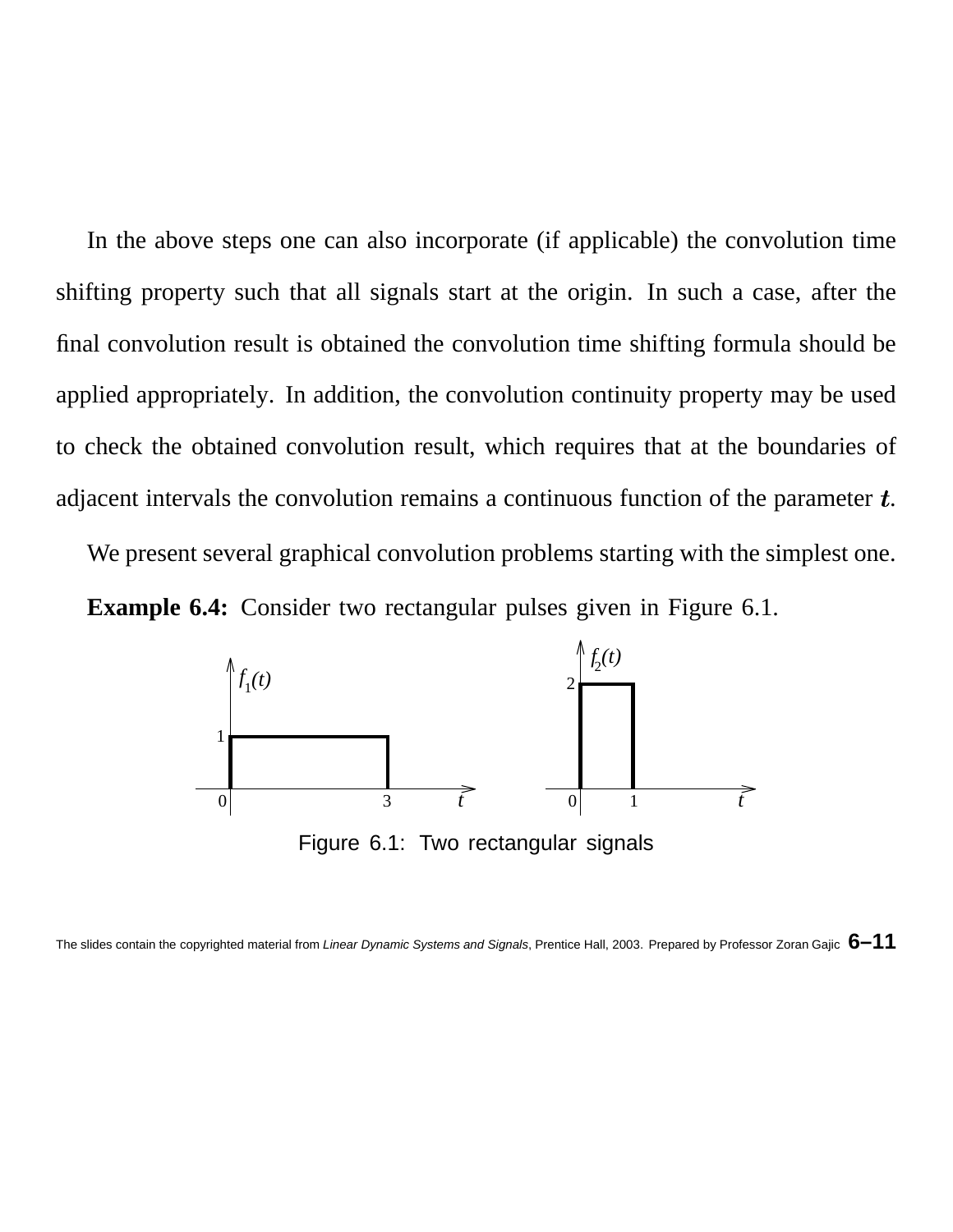Since the durations of the signals  $f_1(t)$  and  $f_2(t)$  are respectively given by  $[t_1, T_1] = [0, 3]$  and  $[t_2, T_2] = [0, 1]$ , we conclude that the convolution of these two signals is zero in the following intervals (Step 1)

$$
f_1(t) * f_2(t) = 0, \quad t \le t_1 + t_2 = 0 + 0 = 0
$$
  

$$
f_1(t) * f_2(t) = 0, \quad t \ge T_1 + T_2 = 1 + 3 = 4
$$

Thus, we need only to evaluate the convolution integral in the interval  $0 \le t \le 4$ .

In the second step, we flip about the vertical axis the signal which has a simpler shape. Since in this case both signals are rectangular pulses it is irrelevant which one is flipped. Let us flip  $f_2(t)$ . Note that the convolution is performed in the time scale  $\tau$ . In Figure 6.2 we present the signals  $f_1(\tau)$  and  $f_2(-\tau)$ . Figure 6.2 corresponds to the convolution for  $t = 0$ .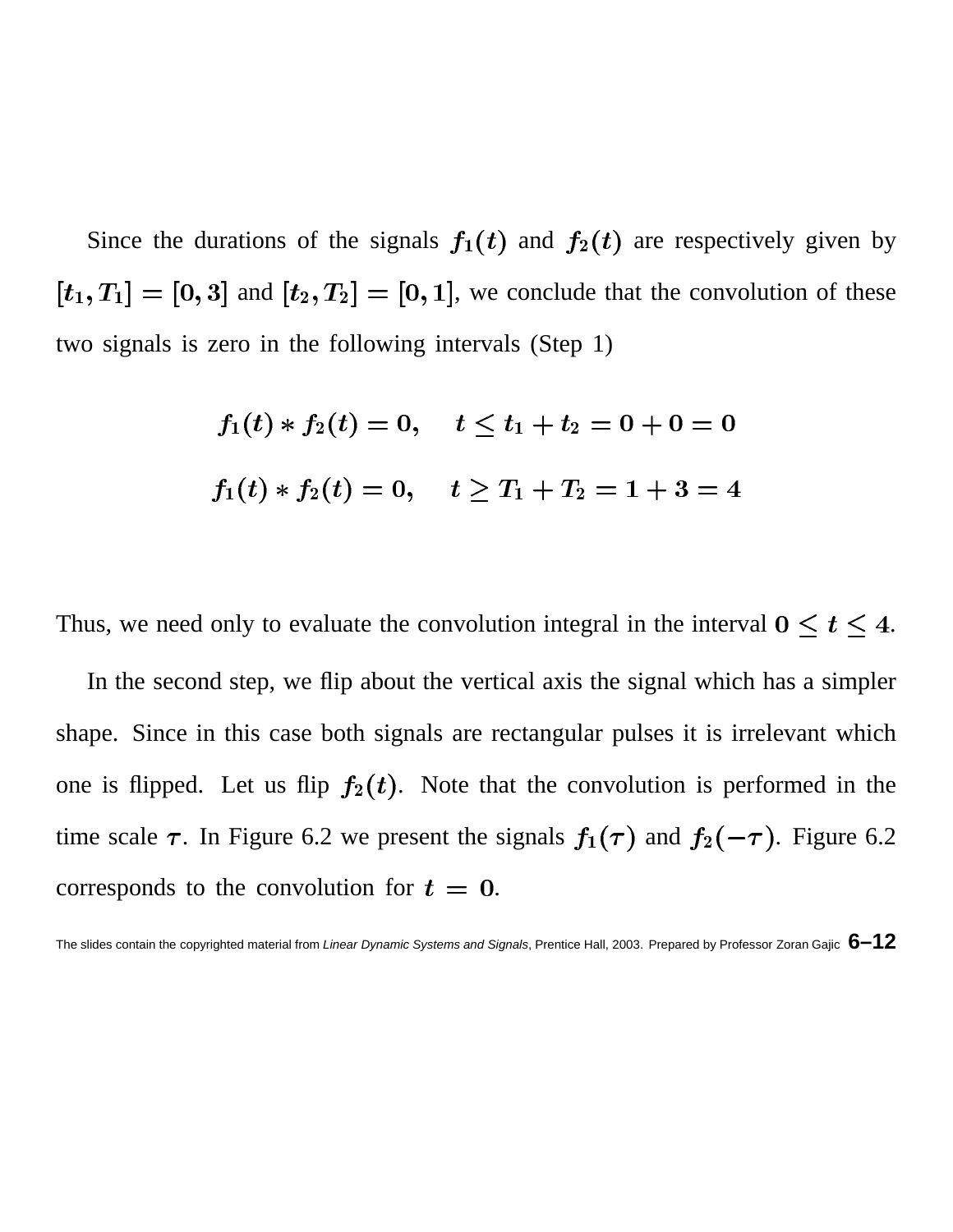In Step 3, we shift the signal  $f_2(-\tau)$  to the left and to the right, that is, we form the signal  $f_2(t-\tau)$  for  $t \in (-\infty, 0]$  and  $t \in [0, +\infty)$ . A shift of the signal  $f_2(t - \tau)$  to the left  $(t < 0)$  produces no overlapping between the signals  $_1(\tau)$  and  $f_2(t-\tau)$ , thus the convolution integral is equal to zero for  $t < 0$  (see Figure 6.3). Note that the same conclusion has been already made in Step 1.



Figure 6.2: Signals  $f_1(\tau)$  and  $f_2(-\tau)$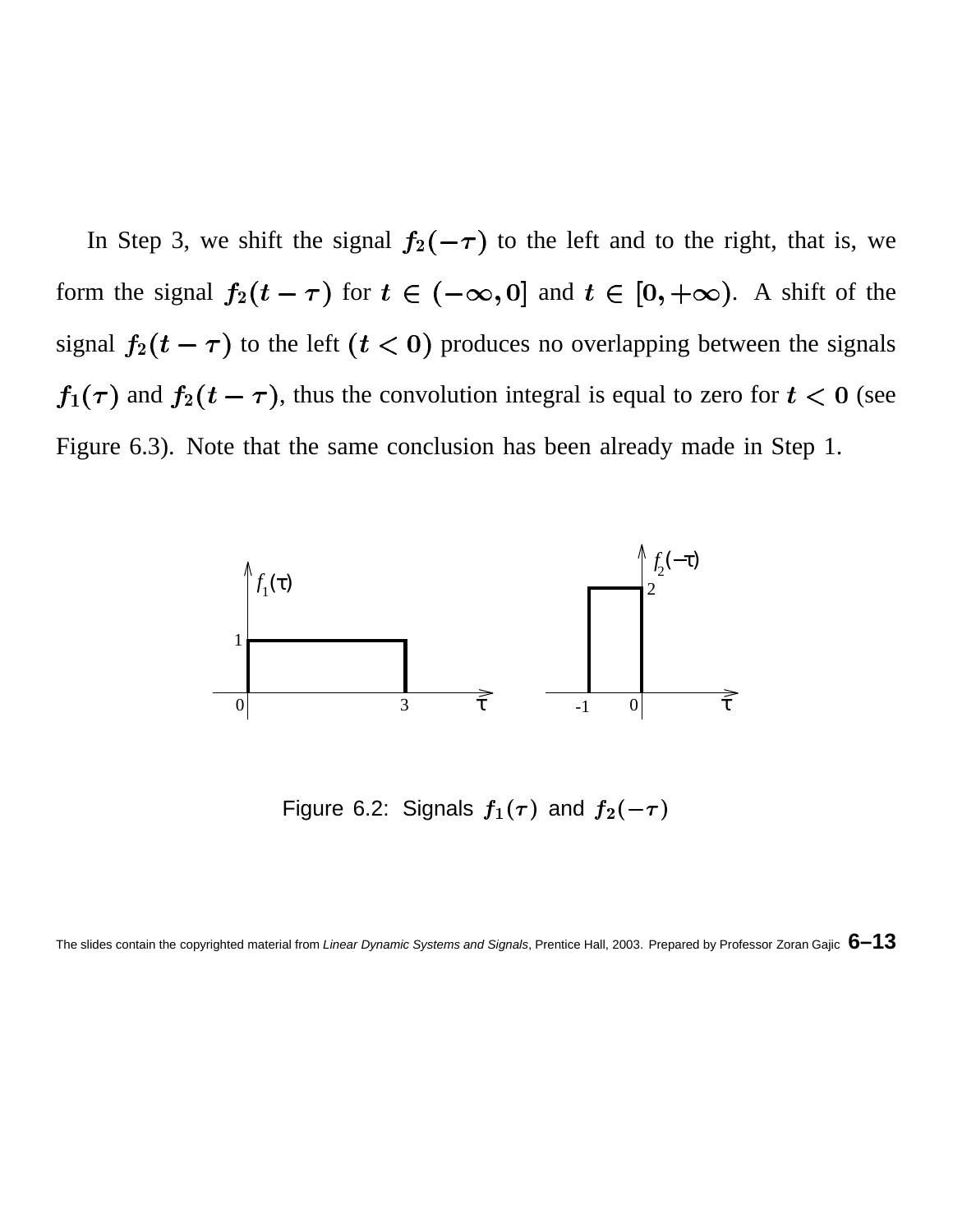

Let us start shifting the signal  $f_2(t - \tau)$  to the right  $(t > 0)$ . Consider first the interval  $0 \le t \le 1$  (see Figure 6.4).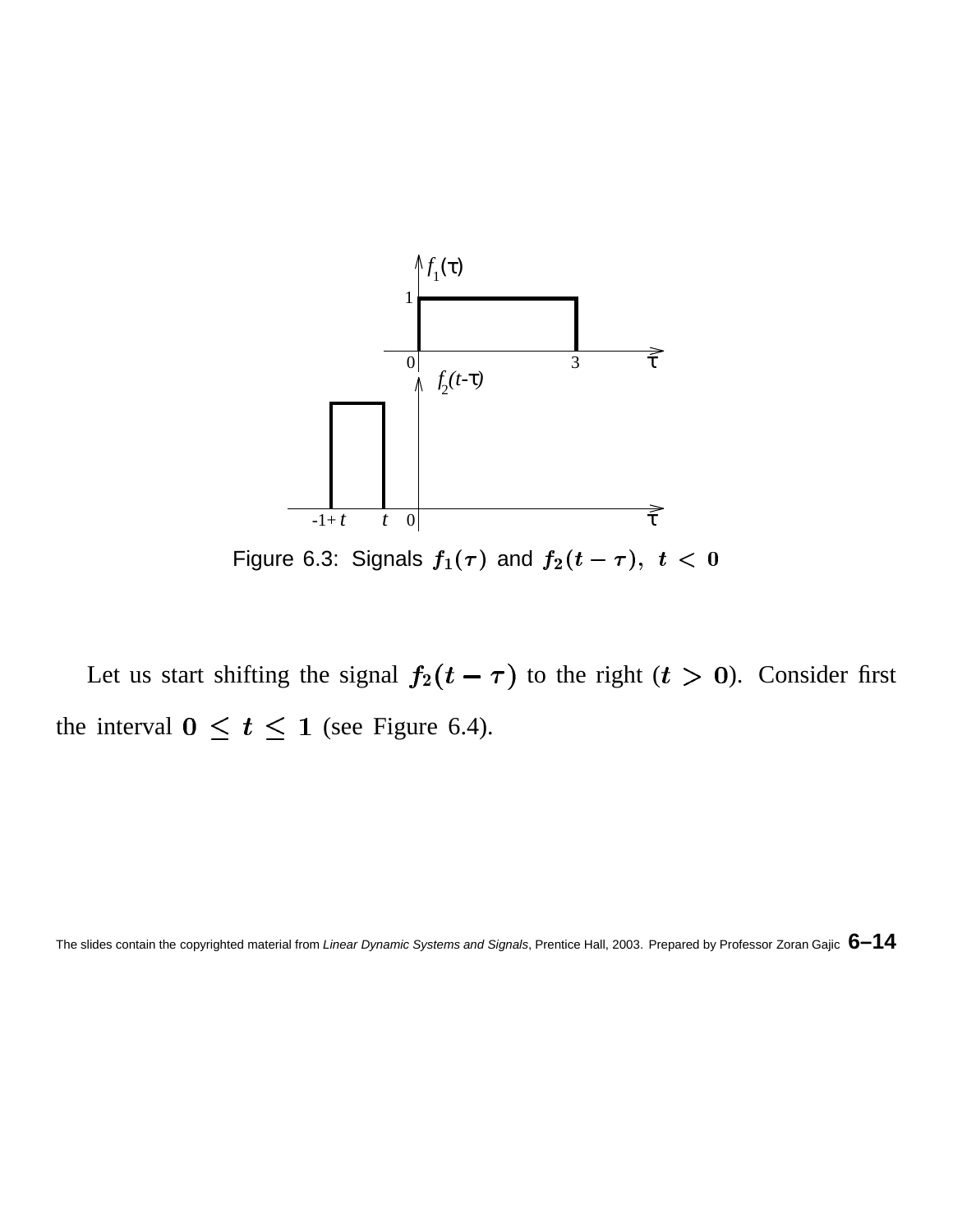

It can be seen from Figure 6.4 that in the interval from zero to  $t$  the signals overlap, hence their product is different from zero in this interval, which implies that the convolution integral is given by

$$
f_1(t)*f_2(t)=\int\limits_0^t1\times 2d\tau=2t,\ \ \, 0\leq t\leq 1
$$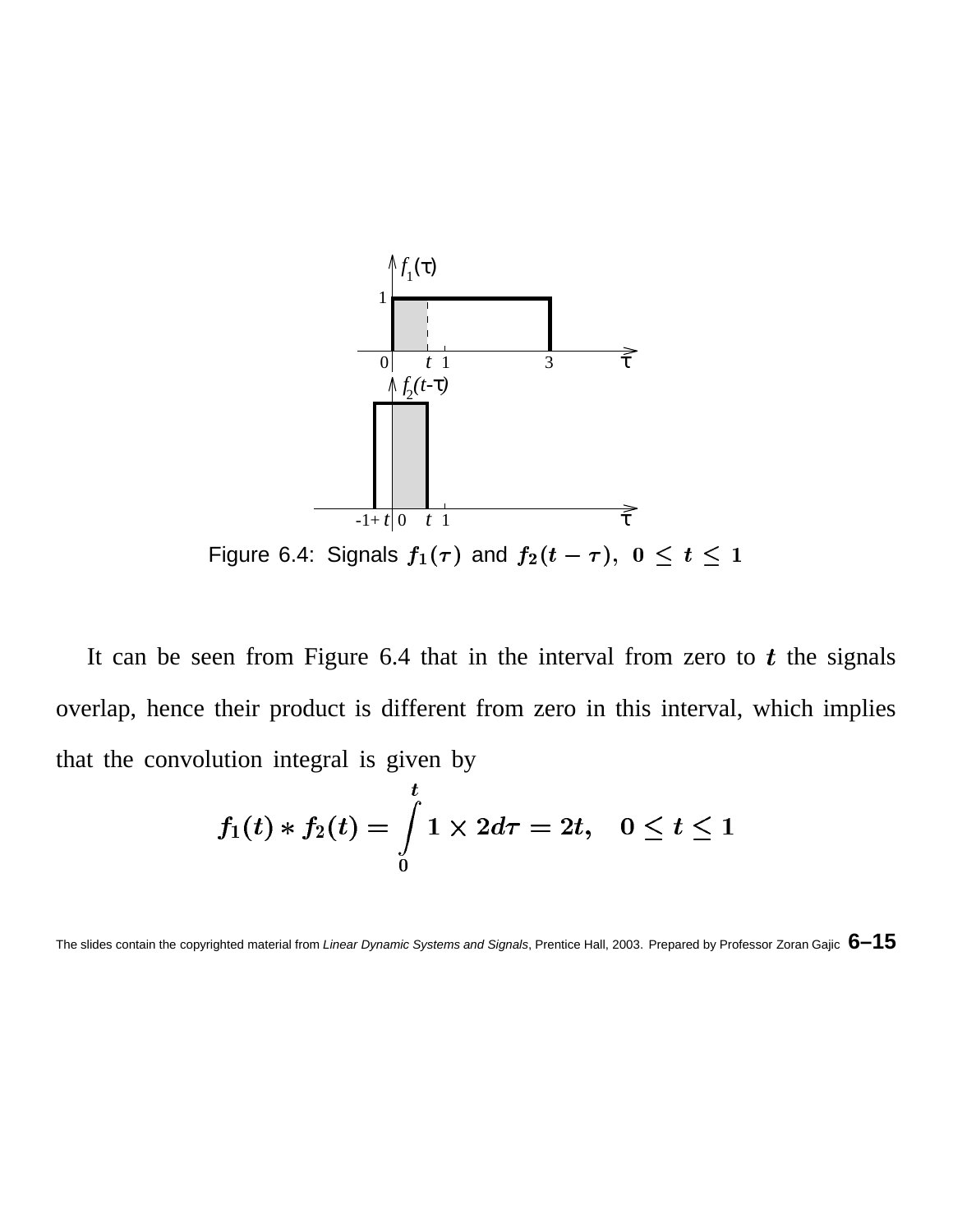By shifting the signal  $f_2(t - \tau)$  further to the right, we get the same "kind of overlap" for  $1 \le t \le 3$ , see Figure 6.5.



From this figure we see that the actual convolution integration limits are from  $t - 1$ to  $t$ , that is

$$
f_1(t)\ast f_2(t)=\int\limits_{t-1}^t1\times 2d\tau=2,\ \ \, 1\leq t\leq 3
$$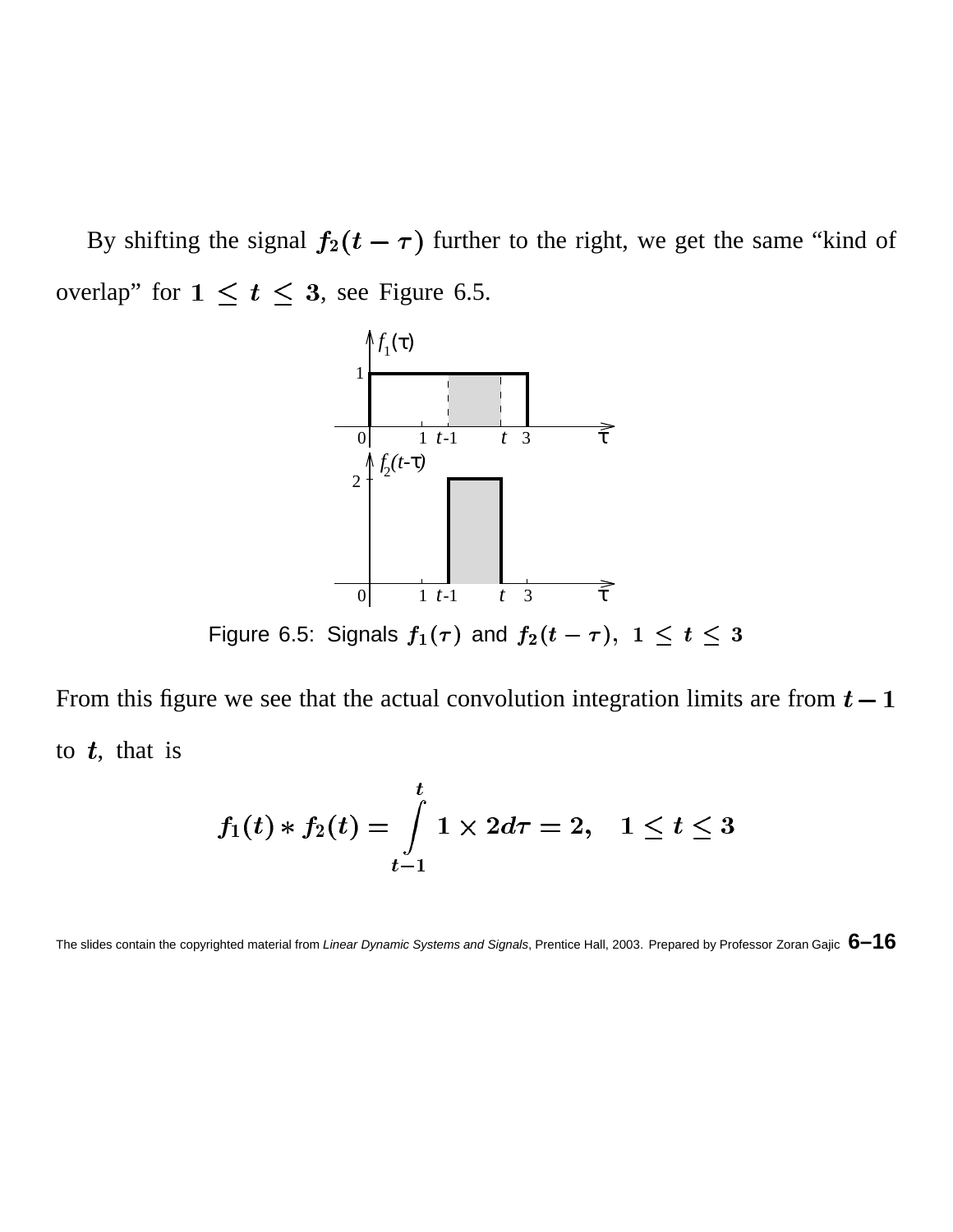By shifting  $f_2(t-\tau)$  further to the right, for  $3 \le t \le 4$ , we get the situation presented in Figure 6.6.



Figure 6.6: Signals  $f_1(\tau)$  and  $f_2(t-\tau),\;3\leq t\leq 4$ 

In this interval, the convolution integral is given by

$$
f_1(t)*f_2(t) = \int\limits_{t-1}^3 1 \times 2d\tau = 8 - 2t, \ \ \, 3 \leq t \leq 4
$$

For  $t > 4$ , the convolution is equal to zero as determined in Step 1. This can be justified by the fact that the signals  $f_1(\tau)$  and  $f_2(t-\tau)$  do not overlap for

The slides contain the copyrighted material from Linear Dynamic Systems and Signals, Prentice Hall, 2003. Prepared by Professor Zoran Gajic **6–17**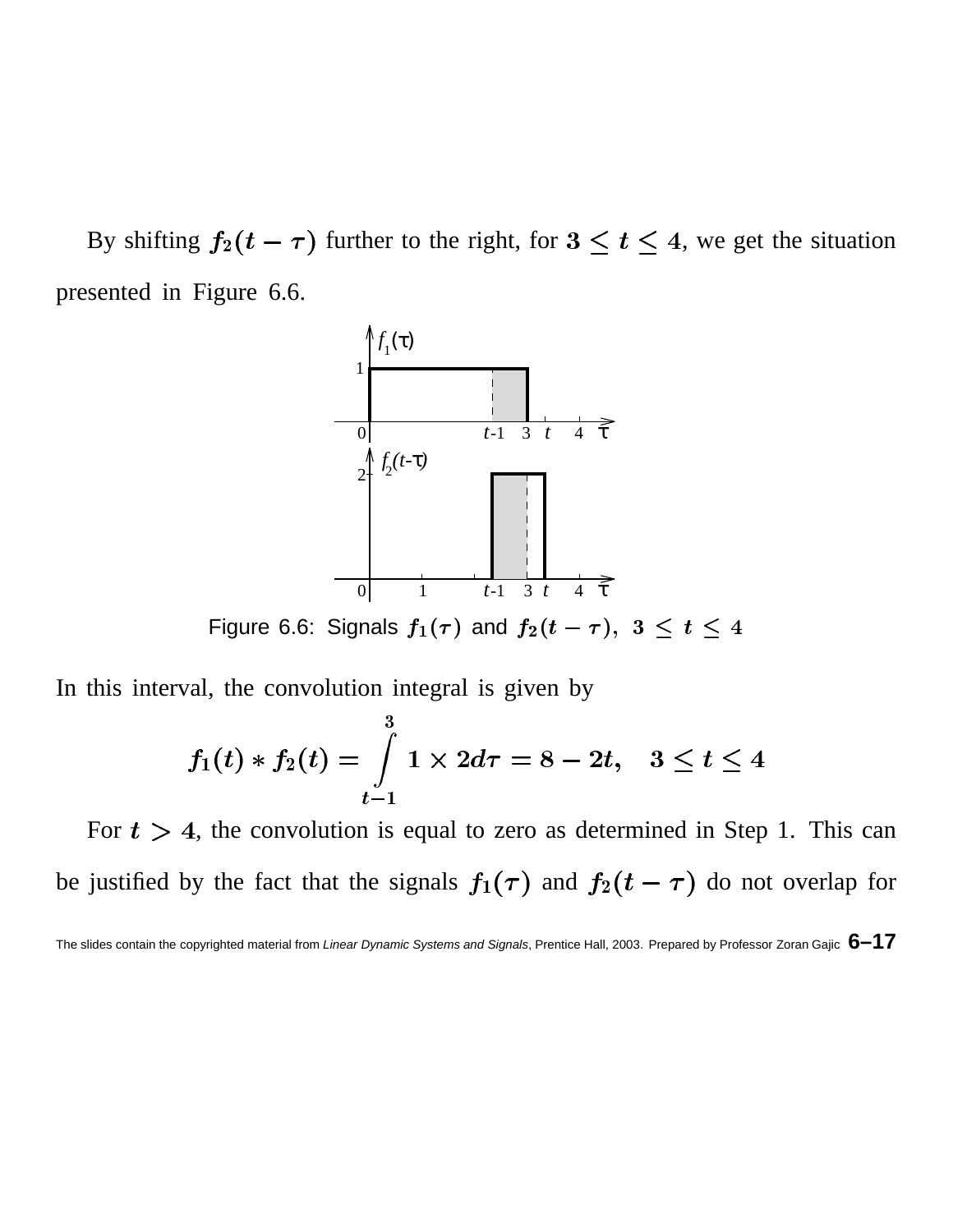$t > 4$ , that is, their product is equal to zero for  $t > 4$ , which implies that the corresponding integral is equal to zero in the same interval, see Figure 6.7.



In summary, the convolution of the considered signals is given by

$$
f_1(t)*f_2(t) = \begin{cases} 0 & t \leq 0 \\ 2t & 0 \leq t \leq 1 \\ 2 & 1 \leq t \leq 3 \\ 8-2t & 3 \leq t \leq 4 \\ 0 & t > 4 \end{cases}
$$

The slides contain the copyrighted material from Linear Dynamic Systems and Signals, Prentice Hall, 2003. Prepared by Professor Zoran Gajic **6–18**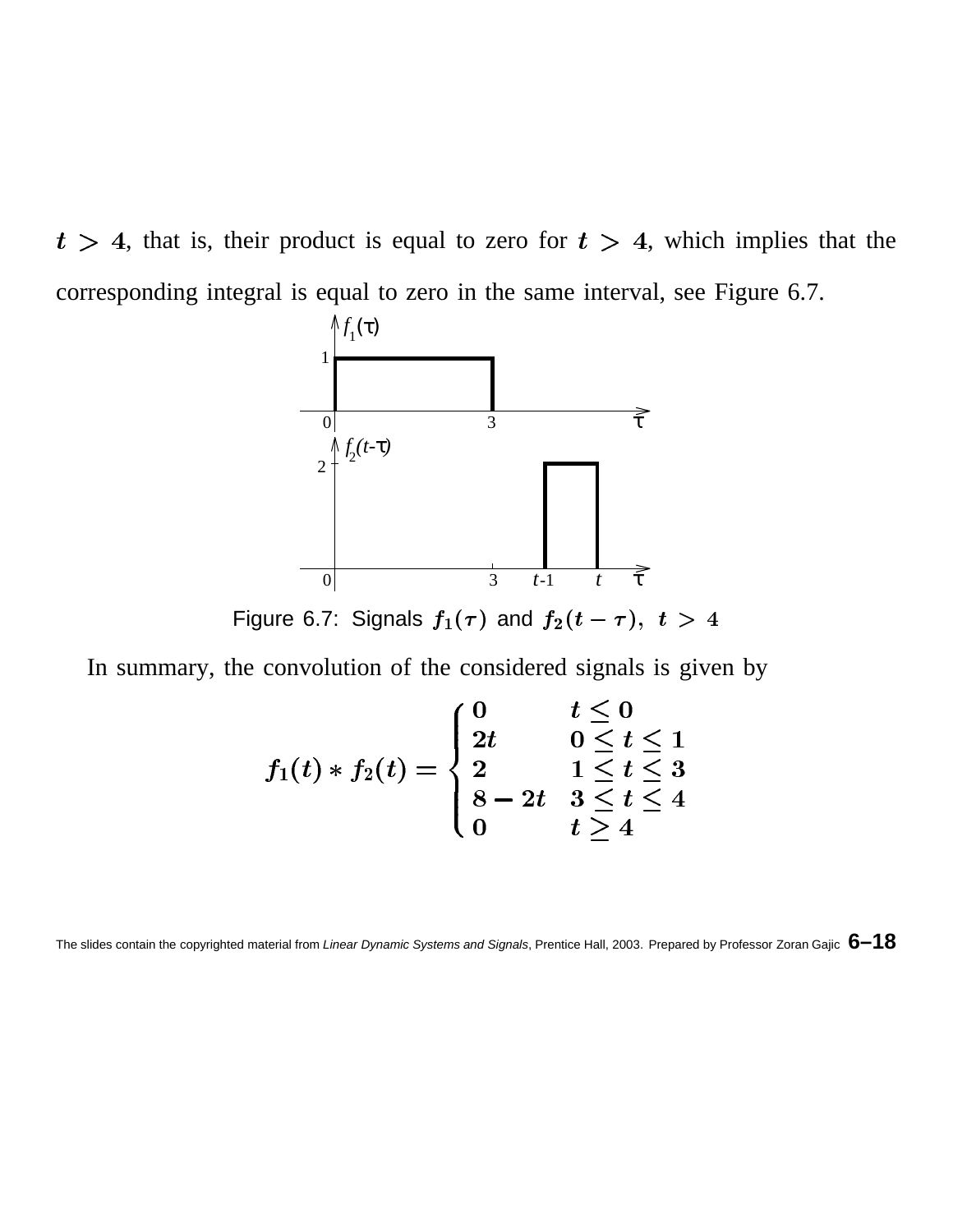Note that from the convolution continuity property, the convolution signal obtained is a continuous function of  $t$ . This can be easily checked as follows. For  $t=0$  the expression 2t produces zero. At  $t=1$  we see that  $2t=2\times 1=2$ , also for  $t = 3$  we have  $8 - 2t = 8 - 2 \times 3 = 2$ , and finally for  $t = 4$  we get  $8 - 2t = 8 - 2 \times 4 = 0$ . Thus the function obtained,  $f_1(t) * f_2(t)$ , is a continuous function of the parameter  $t$ .

**Example 6.5:** Let us convolve the signals represented in Figure 6.8.



Figure 6.8: Two signals: rectangular and triangular pulses

Since both signals have the duration intervals from zero to two, we conclude that the convolution integral is zero for  $t \leq 0$  and  $t \geq 4$ .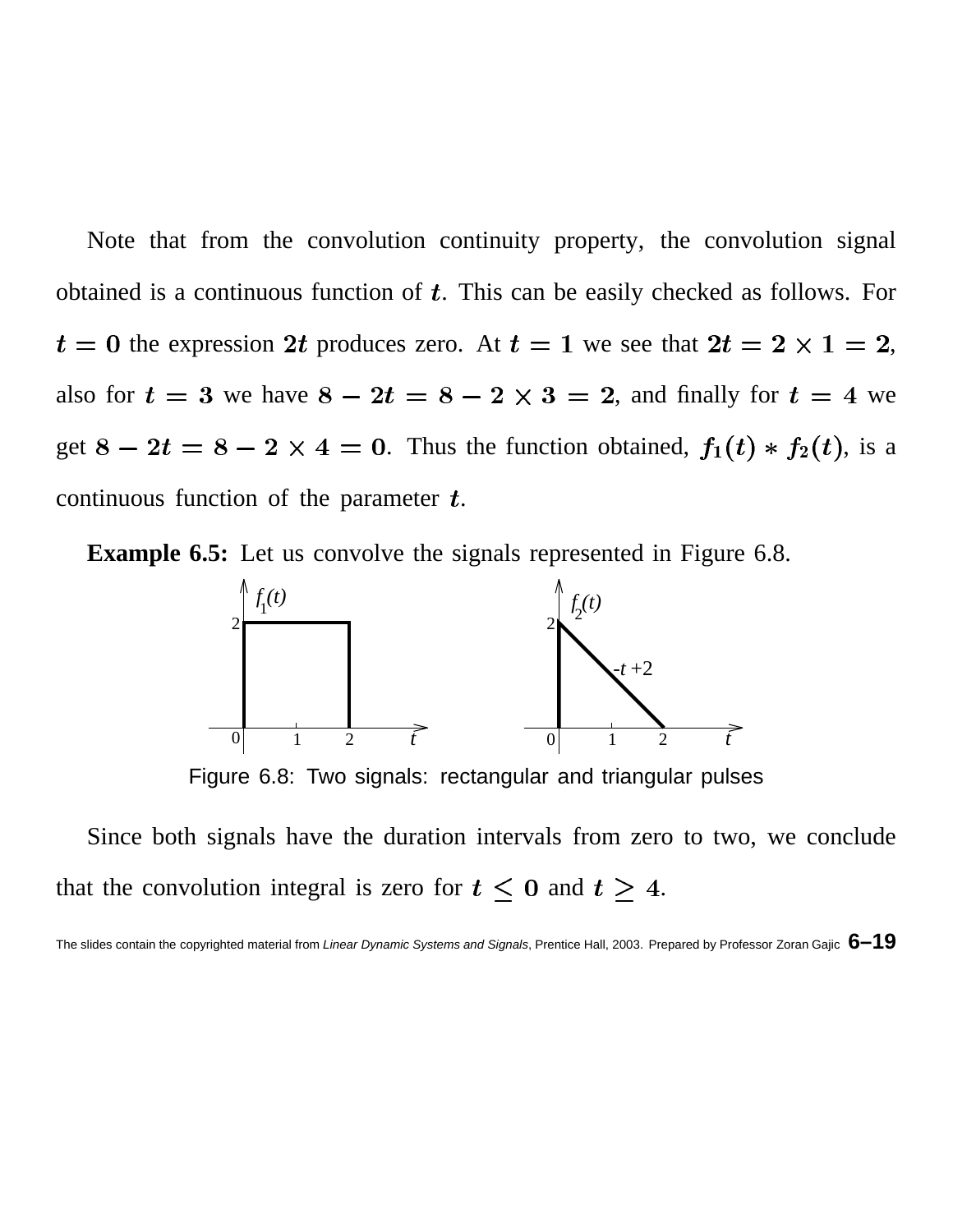In the next step we flip about the vertical axis the rectangular signal since it apparently has a simpler shape, see Figure 6.9a. In Step 3, we slide the rectangular signal to the right for  $t \in [0, 2]$ , Figure 6.9b, and for  $t \in [2, 4]$ , Figure 6.9c.



Figure 6.9: Convolution procedure for signals in Example 6.5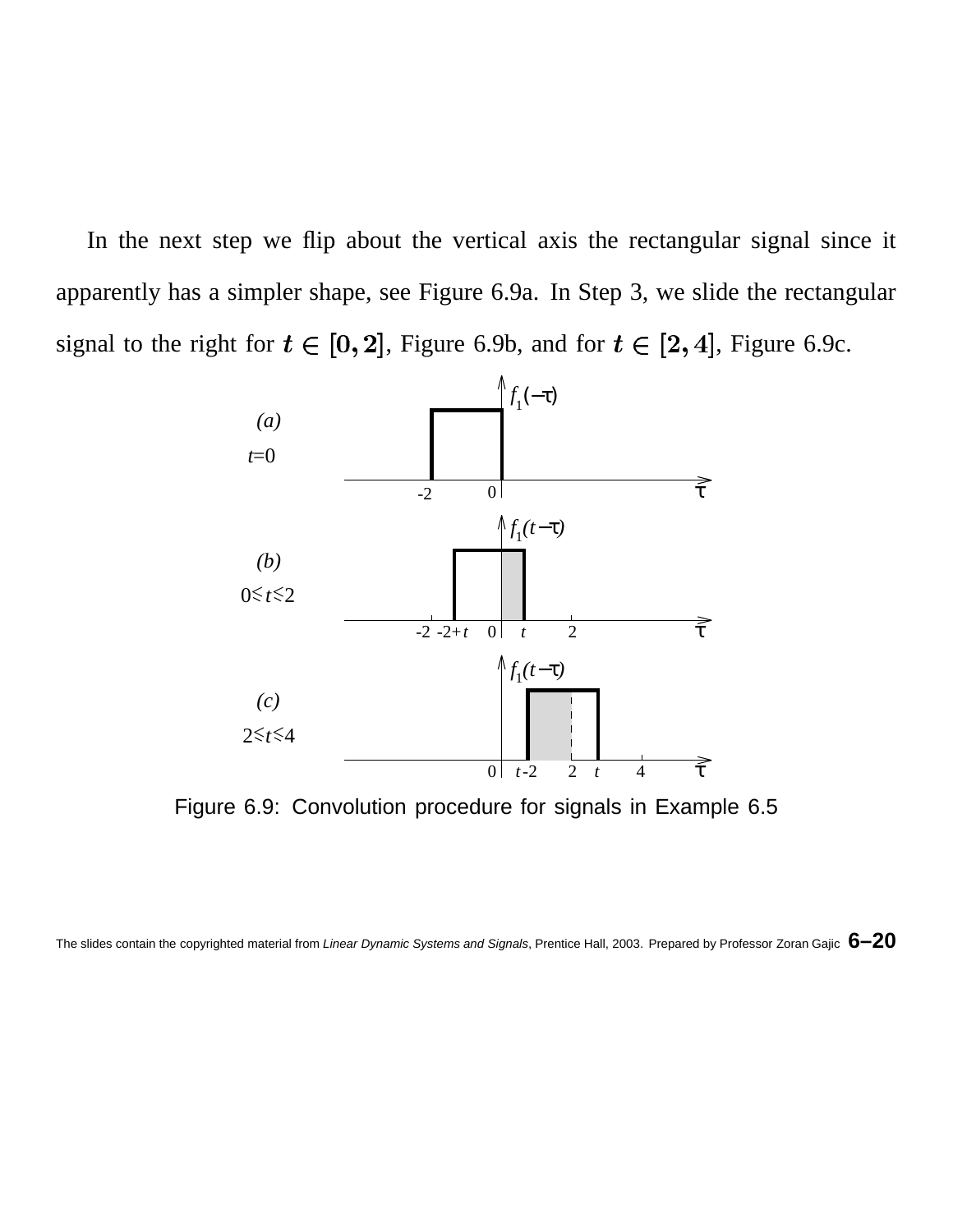The convolution integral in these two intervals, evaluated according to information given in Figures 6.9b and 6.9c, is respectively given by

$$
f_1(t)*f_2(t) = \int\limits_0^t 2(-\tau+2)d\tau = 4t - t^2, \ \ 0 \leq t \leq 2
$$
  

$$
f_1(t)*f_2(t) = \int\limits_{t-2}^2 2(-\tau+2)d\tau = 16 - 8t + t^2, \ \ 2 \leq t \leq 4
$$

In summary, we have obtained

$$
f_1(t)*f_2(t)=\left\{\begin{aligned} &0 & t \leq 0 \\ &4t-t^2 & 0 \leq t \leq 2 \\ &16-8t+t^2 & 2 \leq t \leq 4 \\ &0 & t \geq 4 \end{aligned}\right.
$$

It can be easily checked that the obtained convolution result represents a continuous function of the parameter  $t$ .

The slides contain the copyrighted material from Linear Dynamic Systems and Signals, Prentice Hall, 2003. Prepared by Professor Zoran Gajic **6–21**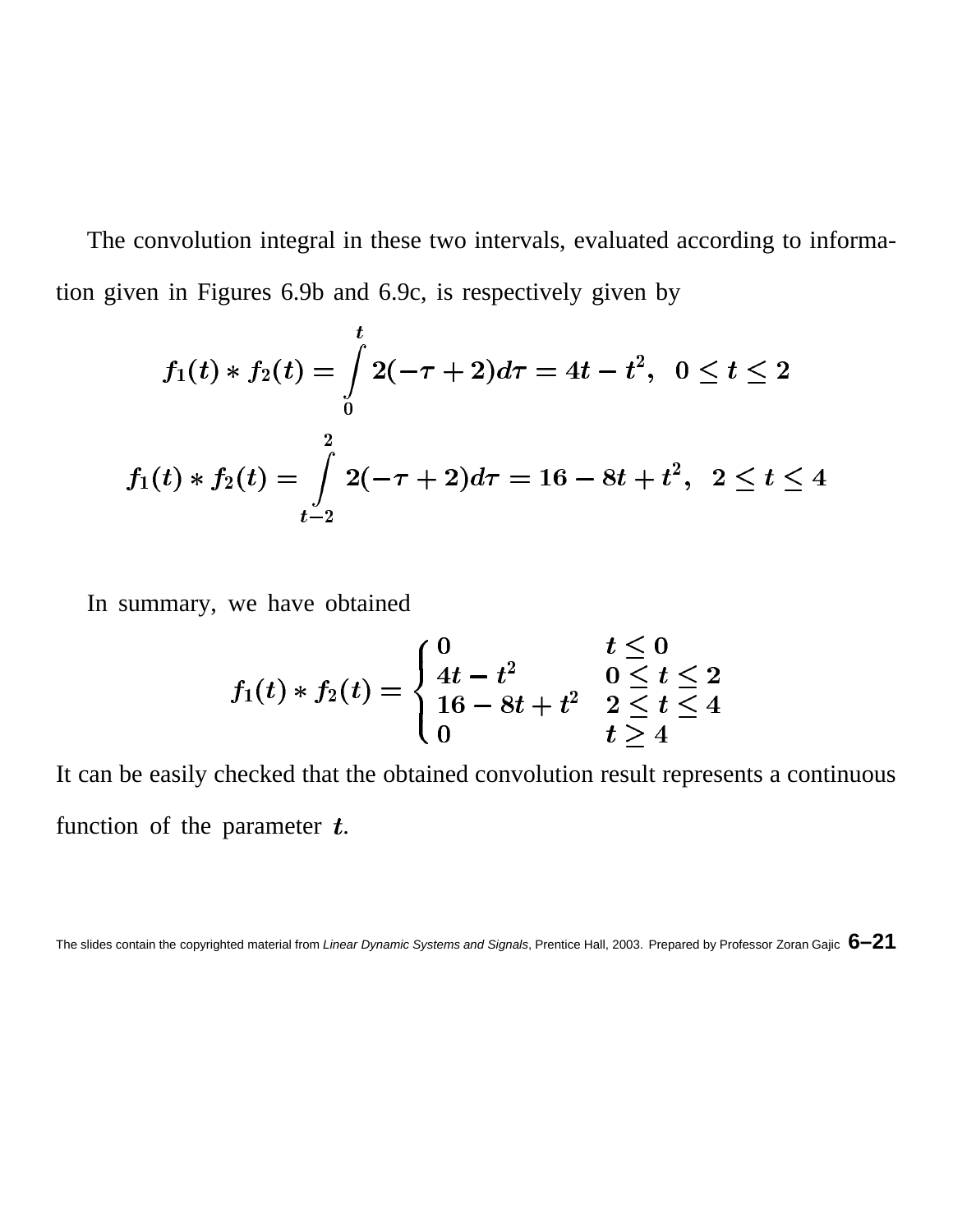**Example 6.6:** We now consider the slightly more difficult problem of convolving two signals with triangular shapes, as presented in Figure 6.10. Note that the signals are represented in the time scale  $\tau$ . The problem is more difficult in the sense that we must flip about the vertical axis one of these two triangularly shaped signals and find its analytical expression. The remaining part of the problem is the standard convolution technique.



Figure 6.10: Two triangularly shaped signals

Let us flip about the vertical axis the signal  $f_2(\tau)$ . The flipped signal for  $t = 0$ is presented in Figure 6.11a.

The slides contain the copyrighted material from Linear Dynamic Systems and Signals, Prentice Hall, 2003. Prepared by Professor Zoran Gajic **6–22**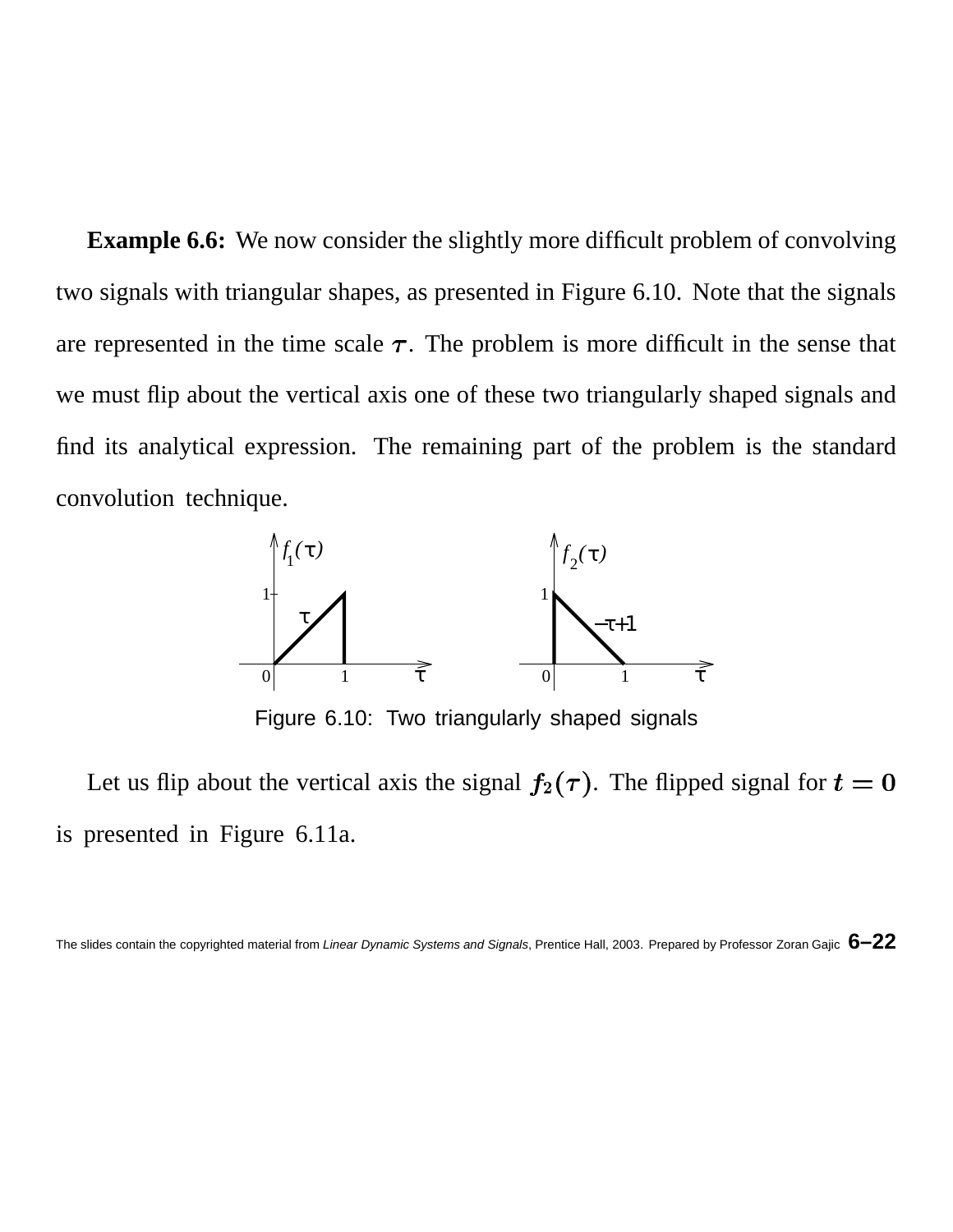

Figure 6.11: Convolution procedure for signals in Example 6.6

Note its new analytical expression, now given by  $f_2(-\tau) = \tau + 1$ . From the convolution duration property, we conclude that the convolution is equal to zero for  $t \leq 0$  and  $t \geq 2$ . Thus, we have to work only in the interval  $0 \leq t \leq 2$ .

The slides contain the copyrighted material from Linear Dynamic Systems and Signals, Prentice Hall, 2003. Prepared by Professor Zoran Gajic **6–23**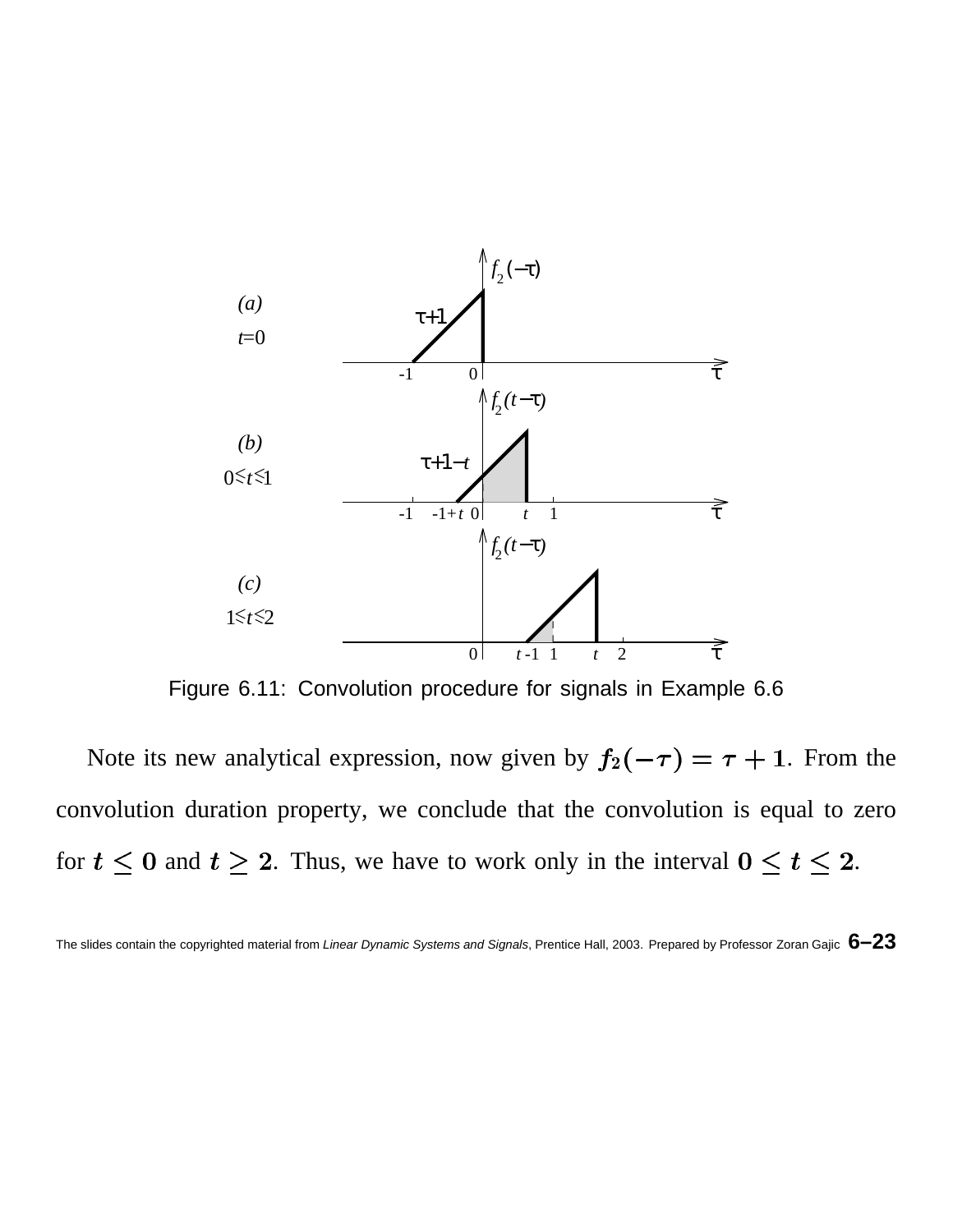Consider the interval  $0 \le t \le 1$ . In this interval, the signal  $f_2(t - \tau)$  is given by  $f_2(t - \tau) = \tau - t + 1$ , see Figure 11.b. Since the signal  $f_1(\tau)$  overlaps with the signal  $f_2(t - \tau)$  in the interval from zero to t, the convolution is given by

$$
f_1(t)*f_2(t)=\int\limits_0^t \tau(\tau-t+1)d\tau=-\frac{1}{6}t^3+\frac{1}{2}t^2
$$

a contract of the contract of the contract of the contract of the contract of the contract of the contract of

For  $1 \le t \le 2$ , the signal  $f_2(t - \tau)$ , presented in Figure 6.11c, overlaps with the signal  $f_1(\tau)$  in the interval from  $t-1$  to 1. Here, the convolution is given by

$$
f_1(t)*f_2(t)=\int\limits_{t-1}^1 \tau(\tau-t+1)d\tau=\frac{1}{3}-\frac{1}{2}(t-1)+\frac{1}{6}(t-1)^3
$$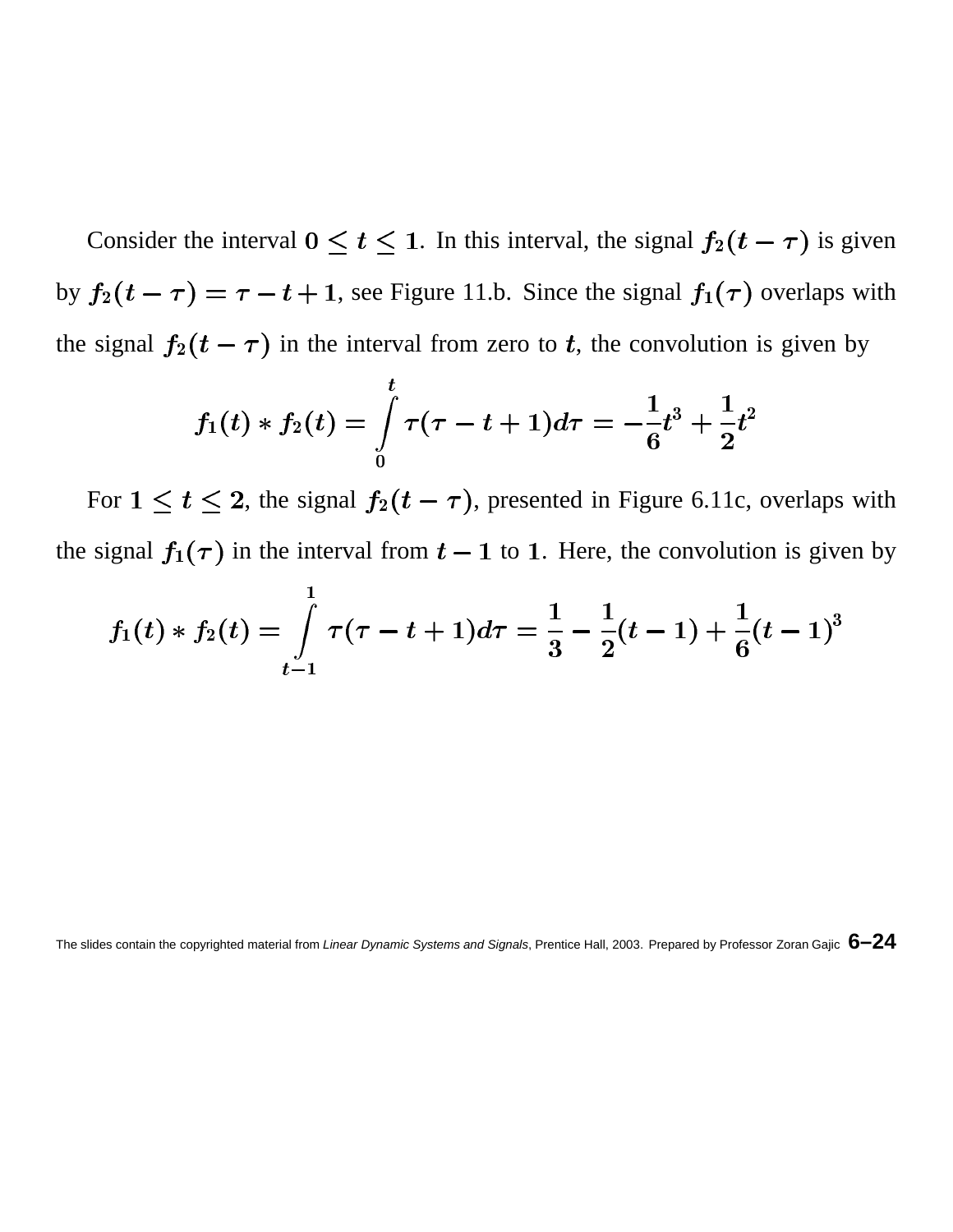**Example 6.7:** Consider the convolution problem that involves shifted signals as presented in Figure 6.12.



Figure 6.12: Convolution with a shifted signal

According to the convolution time shifting property, we can shift the signal  $f_1(t)$  to the origin and find the convolution of the shifted signal  $f_1(t+1)$  and the signal  $f_2(t)$ . Let  $f(t+1)$  represent the convolution of  $f_1(t+1)$  and  $f_2(t)$ . In order to find the required original convolution result, the convolution obtained through the regular convolution procedure with  $f_1(t+1)$  and  $f_2(t)$  has to be shifted backward by one unit.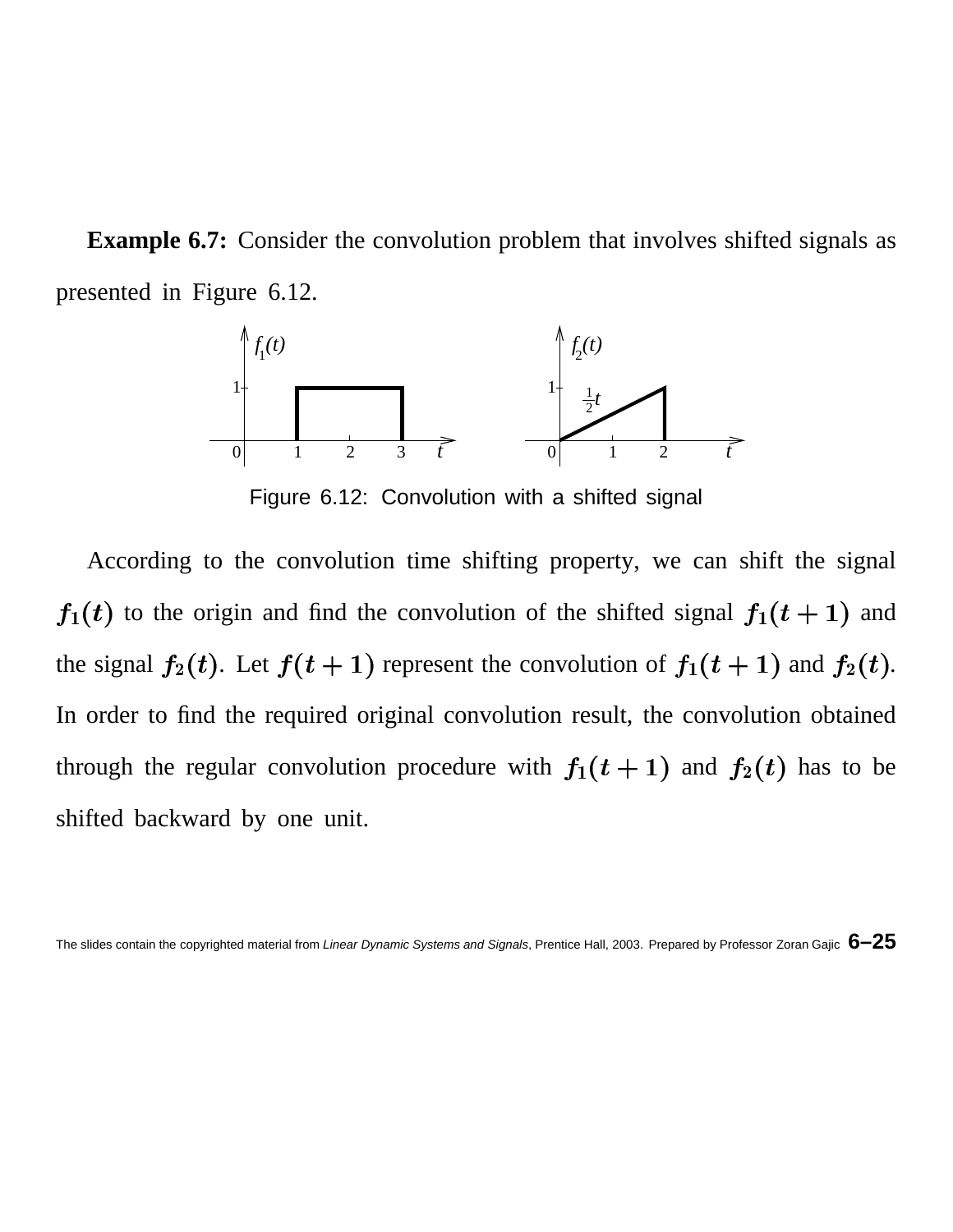However, we can convolve these two signal without applying the convolution time shifting property as demonstrated below. Since the time durations of these signals are respectively given by  $[t_1, T_1] = [1,3]$  and  $[t_2, T_2] = [0,2]$ , we conclude that the corresponding convolution is equal to zero for  $t \leq t_1 + t_2 = 1$ and  $t \geq T_1 + T_2 = 5$ .

Let us flip about the vertical axis the rectangular signal  $f_1(t)$ , Figure 6.13a.



Figure 6.13: Convolution process for signals in Example 6.7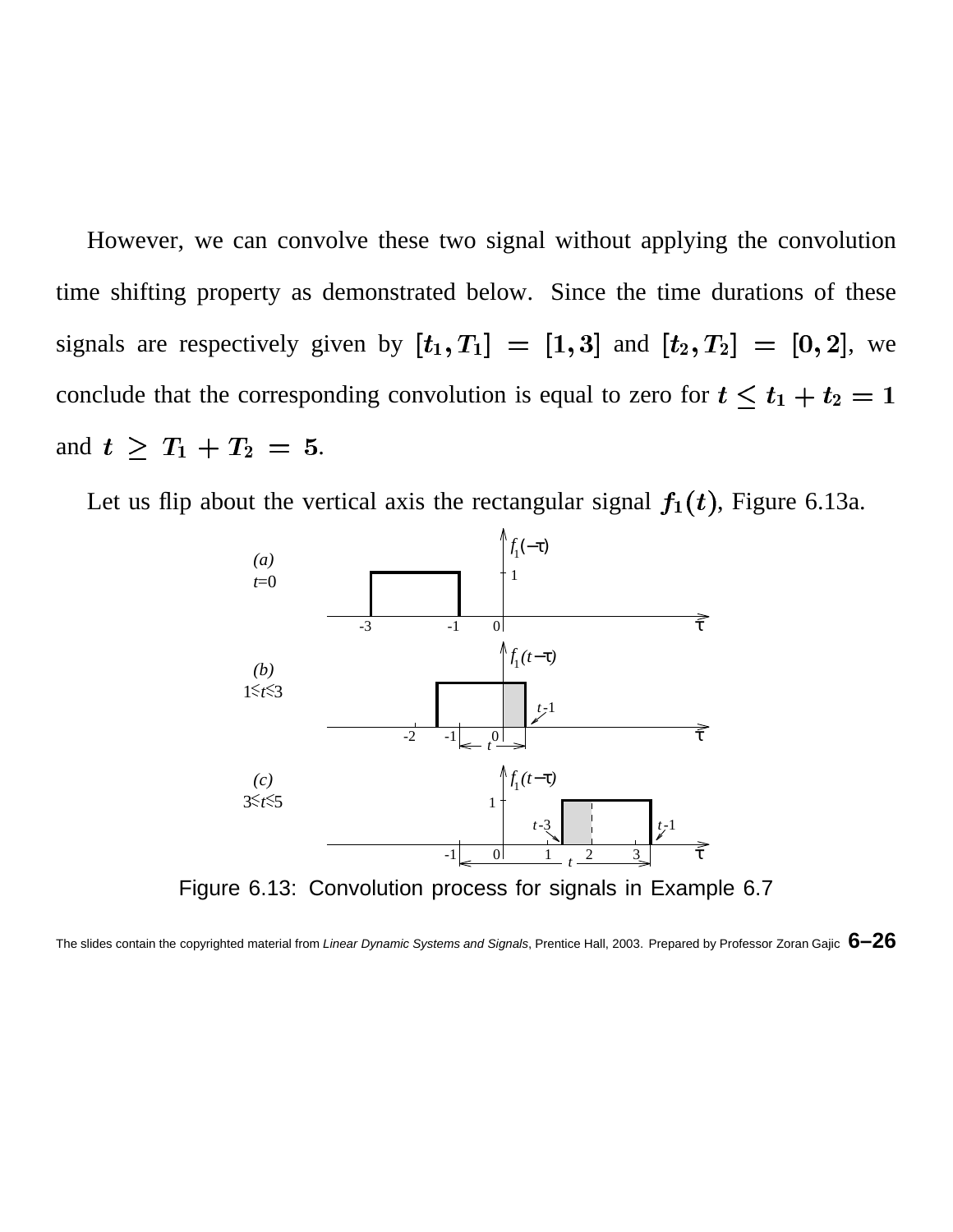In the interval  $1 \le t \le 3$ , the convolution is given by (see Figure 6.13b)

$$
f(t)=f_1(t)*f_2(t)=\int\limits_0^{t-1}\frac{1}{2}\tau d\tau=\frac{(t-1)^2}{4}
$$

In the interval  $3 \le t \le 5$ , we have from Figure 6.13c

$$
f(t) = f_1(t) * f_2(t) = \int_{t-3}^{2} \frac{1}{2} \tau d\tau = -\frac{1}{4} (t-1)(t-5)
$$

<sup>¼</sup>

In the next section we apply the convolution formula to linear continuous-time invariant systems and show that the system response to any input is given in terms of the convolution integral. To that end, we will use the concepts of system transfer function and system impulse response introduced in Chapters 3 and 4.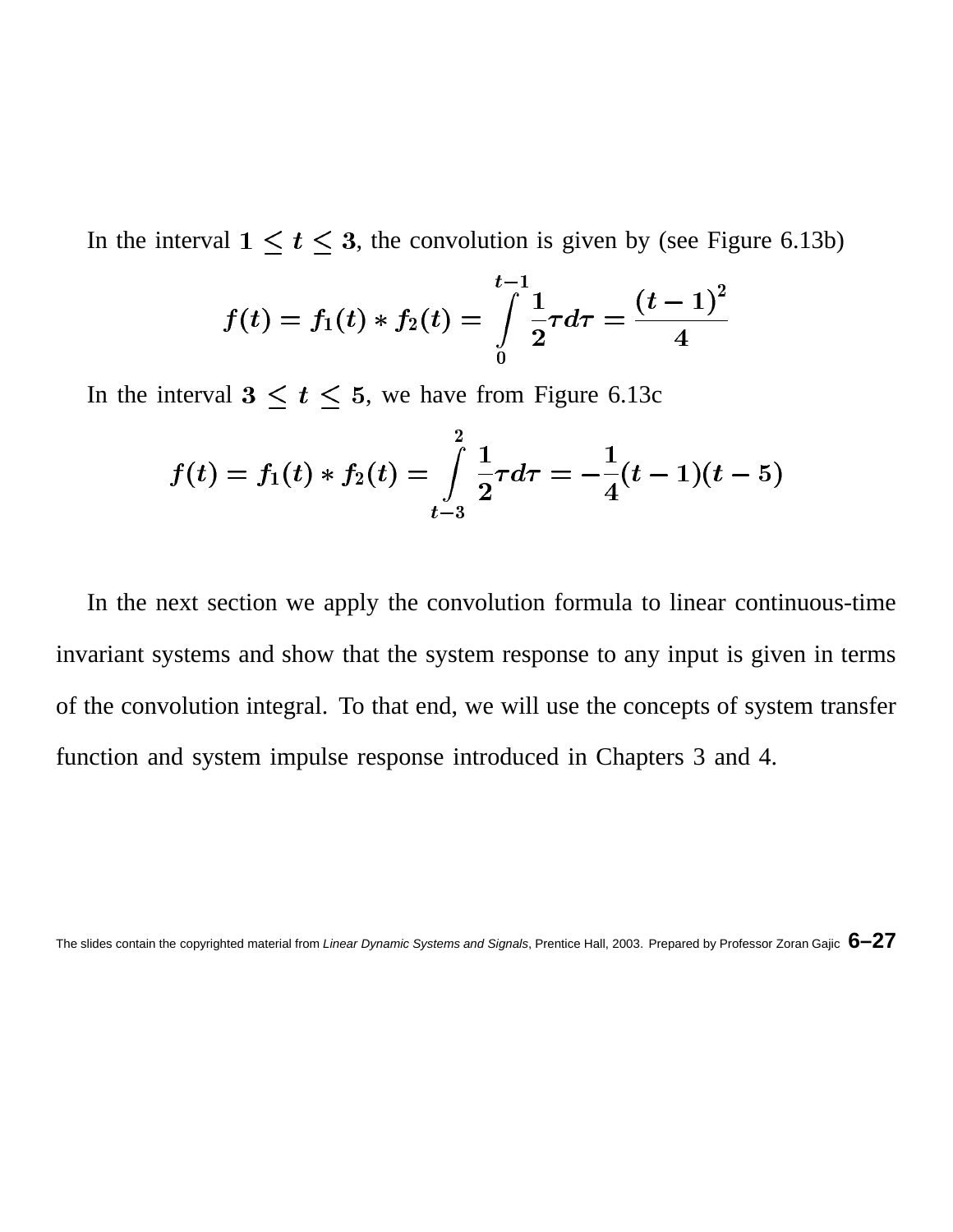### **6.2 Convolution for Linear Continuous-Time Systems**

Consider the problem of finding the response of a system at rest (zero initial conditions) due to any input, say  $f(t)$ . In the previous chapters on the frequency domain techniques, we have seen that every linear system is characterized by the system transfer function and/or by the system impulse response. The problem that we are faced with is symbolically presented in Figure 6.14.



6.14: System response due to an arbitrary input

Recall that  $H(s) = \mathcal{L}{h(t)}$ . We assume that the system initial conditions are zero (system at rest) and that  $f(t)$  is causal  $(f(t) = 0, t < 0)$ . Hence, we are interested in finding the *system zero-state response* for  $t \geq 0$  due to the input signal  $f(t)$  applied to the system at  $t = 0$ .

The slides contain the copyrighted material from Linear Dynamic Systems and Signals, Prentice Hall, 2003. Prepared by Professor Zoran Gajic **6–28**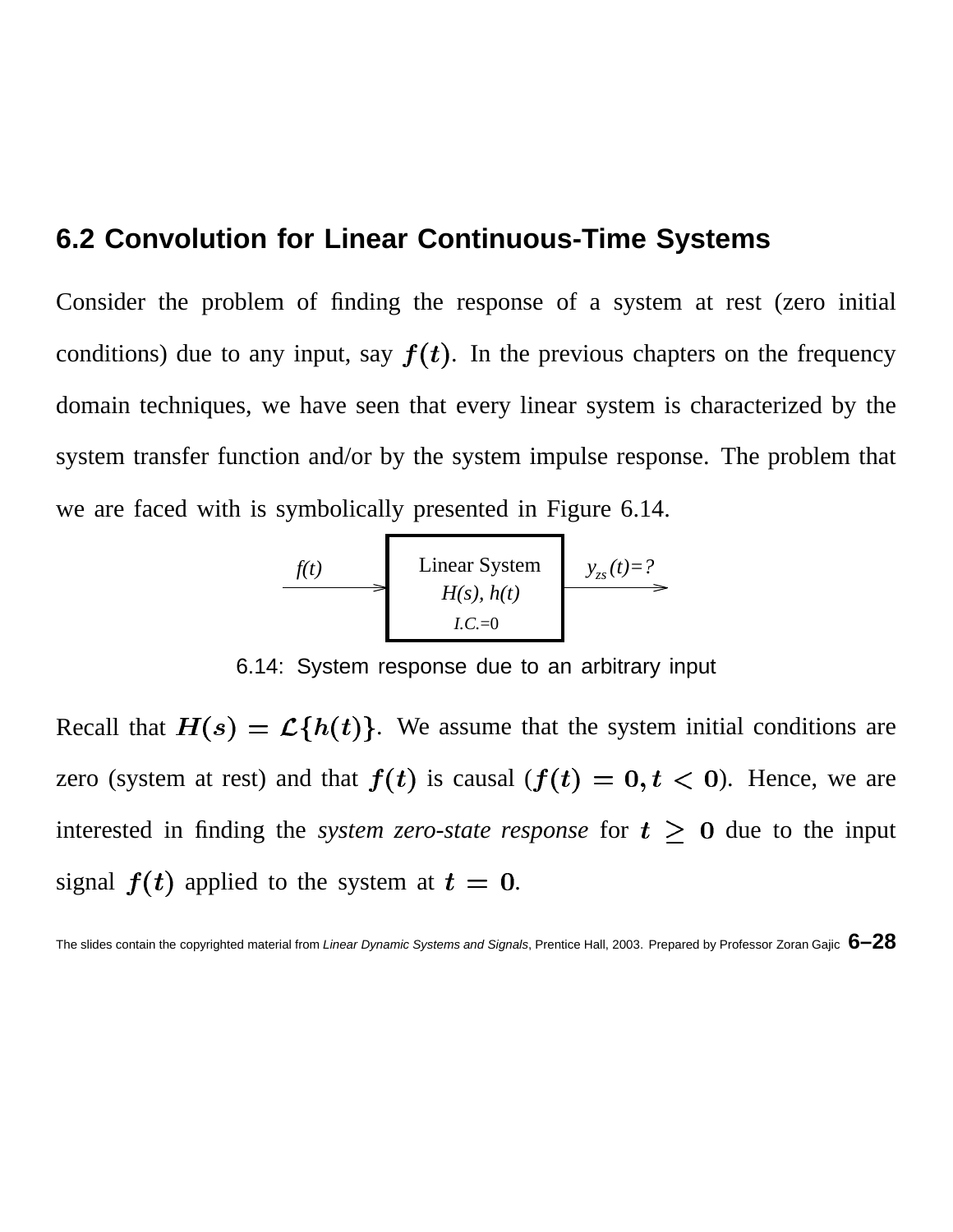Since the system impulse response is known, we do know the answer to the system impulse response problem, which is symbolically presented in Figure 6.15. If we introduce  $L$  to denote the system action (system operation) on the known input we will have

$$
h(t) = \text{L}\{\delta(t)\}
$$

or similarly, by assuming time invariance

$$
h(t-t_0) = \text{L}\{\delta(t-t_0)\}
$$

Note that the linear system action  $\bf{L}$  is performed in the time scale  $\bf{t}$ .

$$
\begin{array}{c}\n\delta(t-t_0) \longrightarrow \text{Linear System} \\
h(t), \quad L.C.=0\n\end{array}
$$

6.15: System response due to the impulse delta function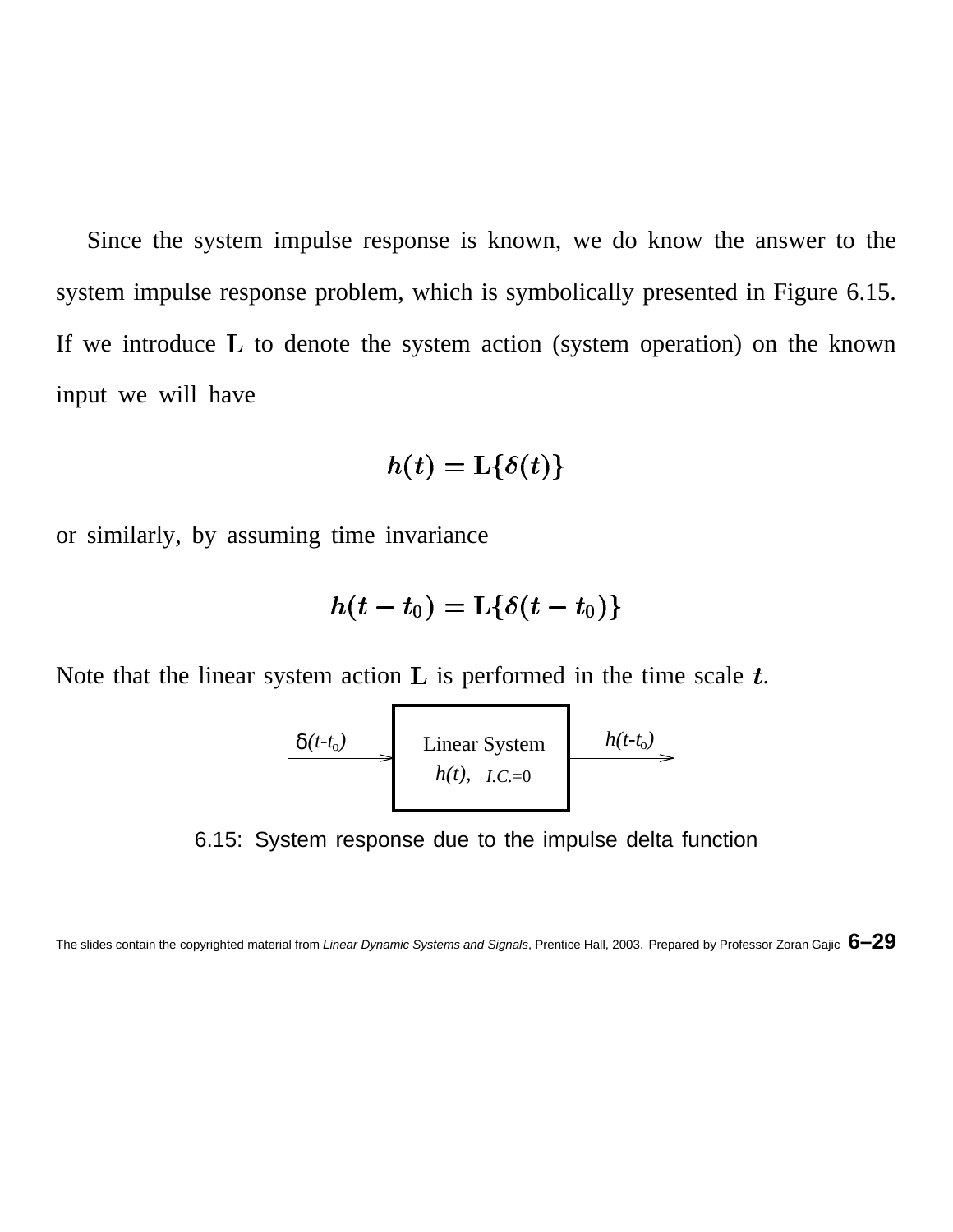We can present any input signal  $f(t)$  in terms of the delta impulse signal as (see Example  $6.1$ )

$$
f(t) = \int_{-\infty}^{\infty} f(\tau) \delta(t - \tau) d\tau = f(t) * \delta(t)
$$

This follows from the sifting property of the impulse delta function and from the definition of the convolution integral.

Applying the linear system action L to the input  $f(t)$ , we get

$$
y_{zs}(t) = \mathcal{L}{f(t)} = \mathcal{L}\left\{\int\limits_{-\infty}^{\infty} f(\tau)\delta(t-\tau)d\tau\right\}
$$

$$
= \int\limits_{-\infty}^{\infty} f(\tau)\mathcal{L}{\{\delta(t-\tau)\}d\tau} = \int\limits_{-\infty}^{\infty} f(\tau)h(t-\tau)d\tau = f(t) * h(t)
$$

This formula establishes in the time domain the most fundamental result of linear system theory, which can be stated in the following theorem.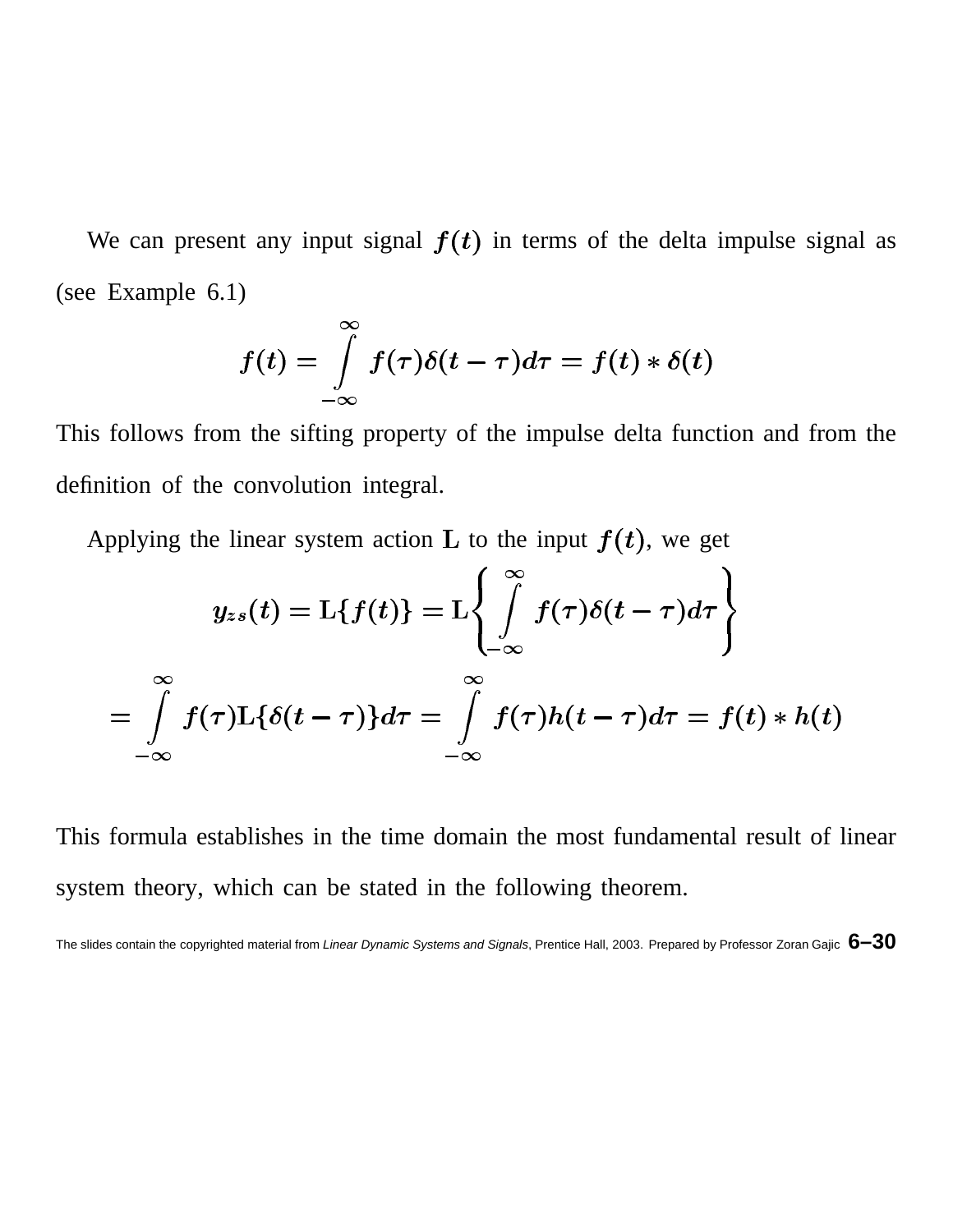**Theorem 6.1** *The response of a continuous-time linear system at rest (zero-state response) due to any input is the convolution of that input and the system impulse response*.

The result of the above theorem is symbolically presented in Figure 6.16.

| $f(t)$         | Linear System           | $y_{zs}(t)=f(t) * h(t)$ |
|----------------|-------------------------|-------------------------|
| $h(t), L.C.=0$ | $y_{zs}(t)=f(t) * h(t)$ |                         |

6.16: Zero-state system response is the convolution of the system input and the system impulse response

Note that the obtained zero-state response convolution formula

$$
y_{zs}(t) = f(t) * h(t) = \int_{-\infty}^{\infty} f(\tau)h(t-\tau)d\tau
$$

can be represented as a sum of three integrals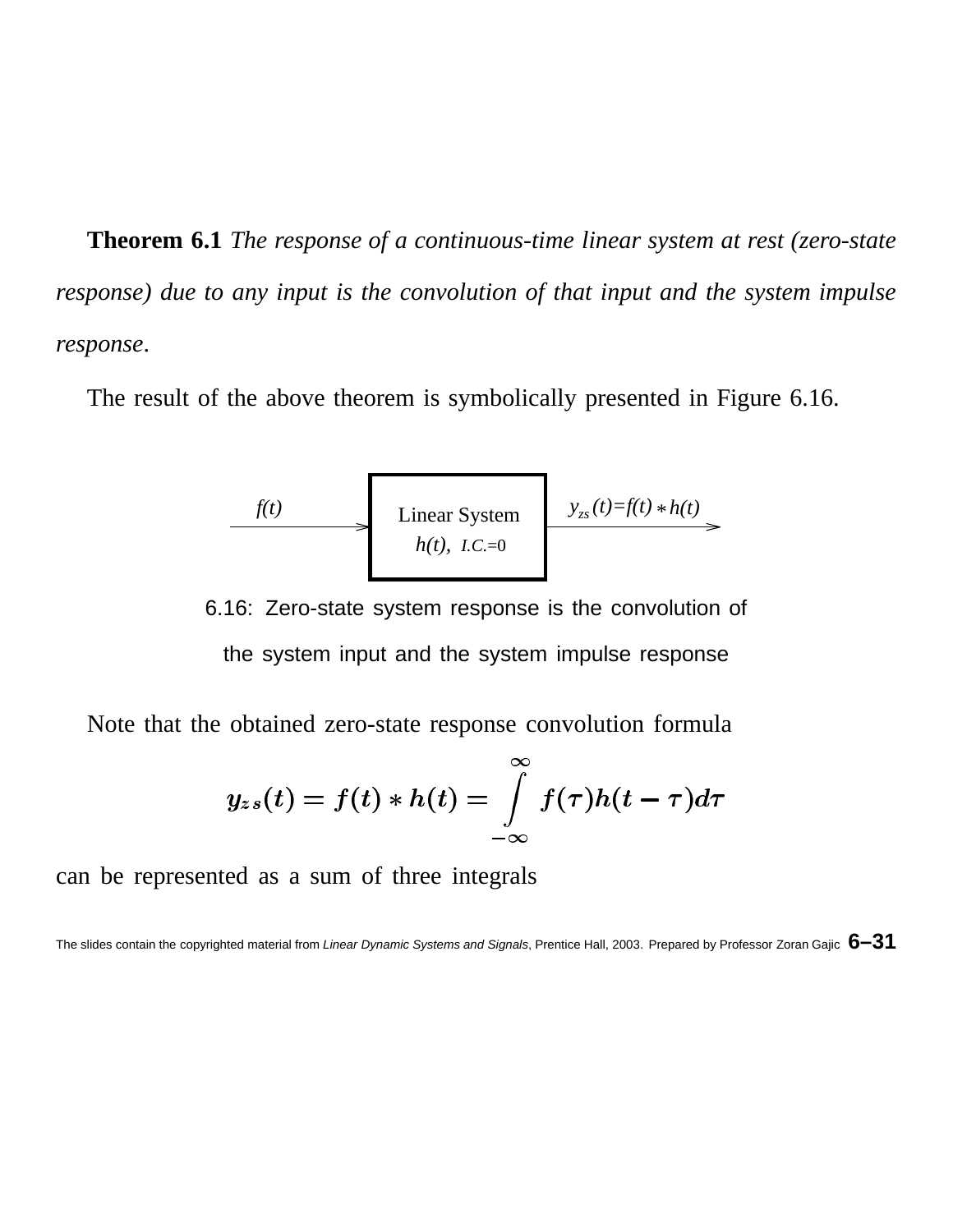$$
y_{zs}(t) = \int\limits_{-\infty}^{0} f(\tau)h(t-\tau)d\tau + \int\limits_{0}^{t} f(\tau)h(t-\tau)d\tau + \int\limits_{t}^{\infty} f(\tau)h(t-\tau)d\tau
$$

Since  $f(t) = 0$  for  $t < 0$  (causal input signal), the first integral is equal to zero. In the third integral, the integration is performed in the region  $\tau > t$  where  $h(t-\tau) = 0$  (causal linear system), hence, the third integral is also equal to zero. Thus, we are left with

$$
y_{zs}(t)=\int\limits_0^t f(\tau)h(t-\tau)d\tau
$$

which produces the zero-state system response at time  $t$  due to an input signal  $f(t)$ . By introducing a change of variable as  $\sigma = t - \tau$ , it can be easily shown that

$$
y_{zs}(t)=\int\limits_0^t f(\tau)h(t-\tau)d\tau=\int\limits_0^t f(t-\sigma)h(\sigma)d\sigma
$$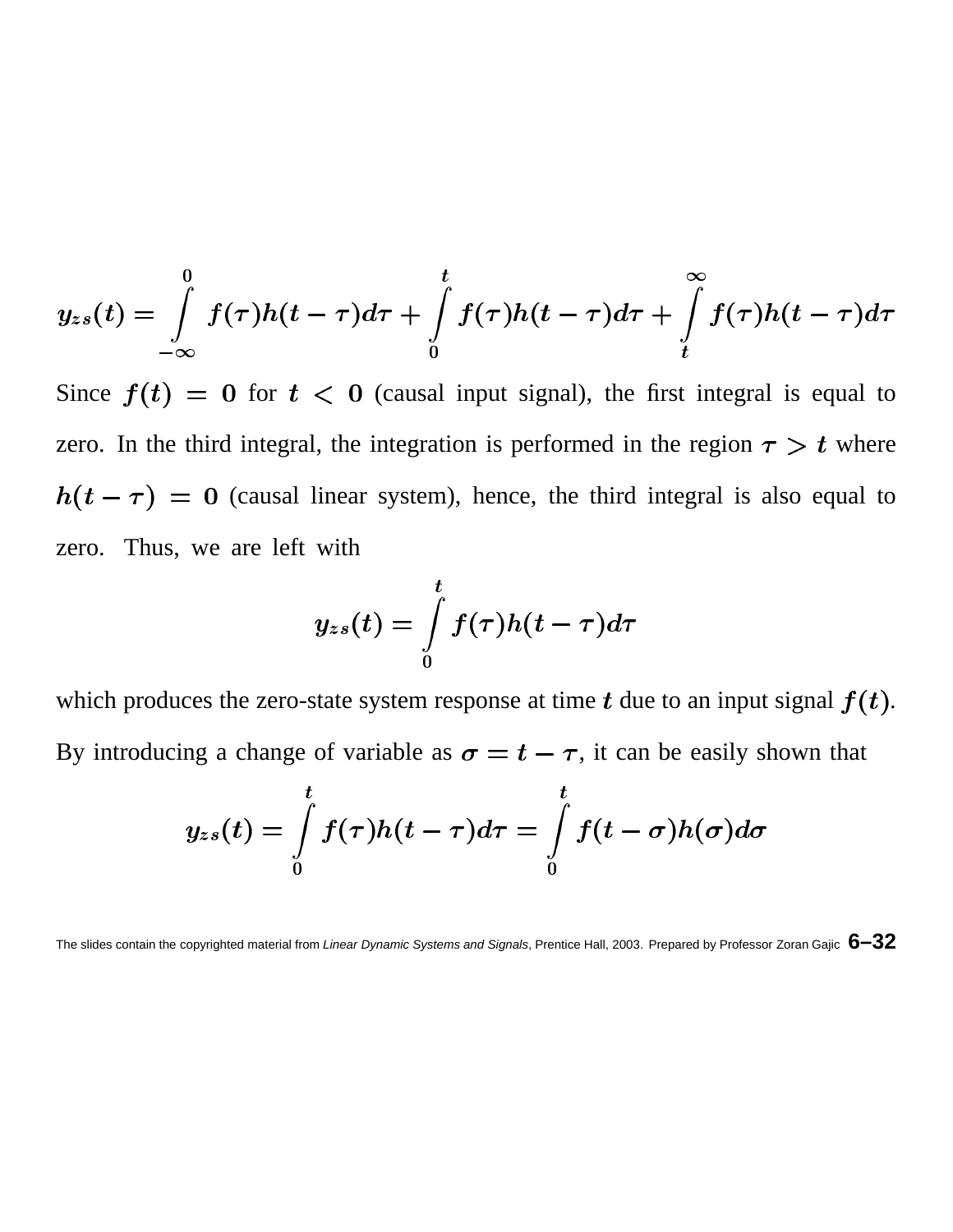**Example 6.8:** Given a linear dynamic system represented by

$$
\frac{d^2y(t)}{dt^2} + 4\frac{dy(t)}{dt} + 3y(t) = \frac{df(t)}{dt} + 2f(t)
$$

$$
f(t) = e^{-2t}u(t), \quad y(0^-) = \frac{dy(0^-)}{dt} = 0
$$

Its transfer function and the impulse response are given by

$$
H(s) = \frac{(s+2)}{(s+1)(s+3)} = \frac{1/2}{s+1} + \frac{1/2}{s+3} \Rightarrow h(t) = \frac{1}{2}(e^{-t} + e^{-3t})u(t)
$$

The system zero-state response due to  $f(t) = e^{-2t}u(t)$  is

$$
y_{zs}(t) = \int_{0}^{t} h(\tau)f(t-\tau)d\tau = \frac{1}{2}\int_{0}^{t} (e^{-\tau} + e^{-3\tau})e^{-2(t-\tau)}d\tau
$$

$$
= \frac{1}{2}e^{-2t}\int_{0}^{t} (e^{\tau} + e^{-\tau})d\tau = \frac{1}{2}(e^{-t} - e^{-3t}), \quad t \ge 0
$$